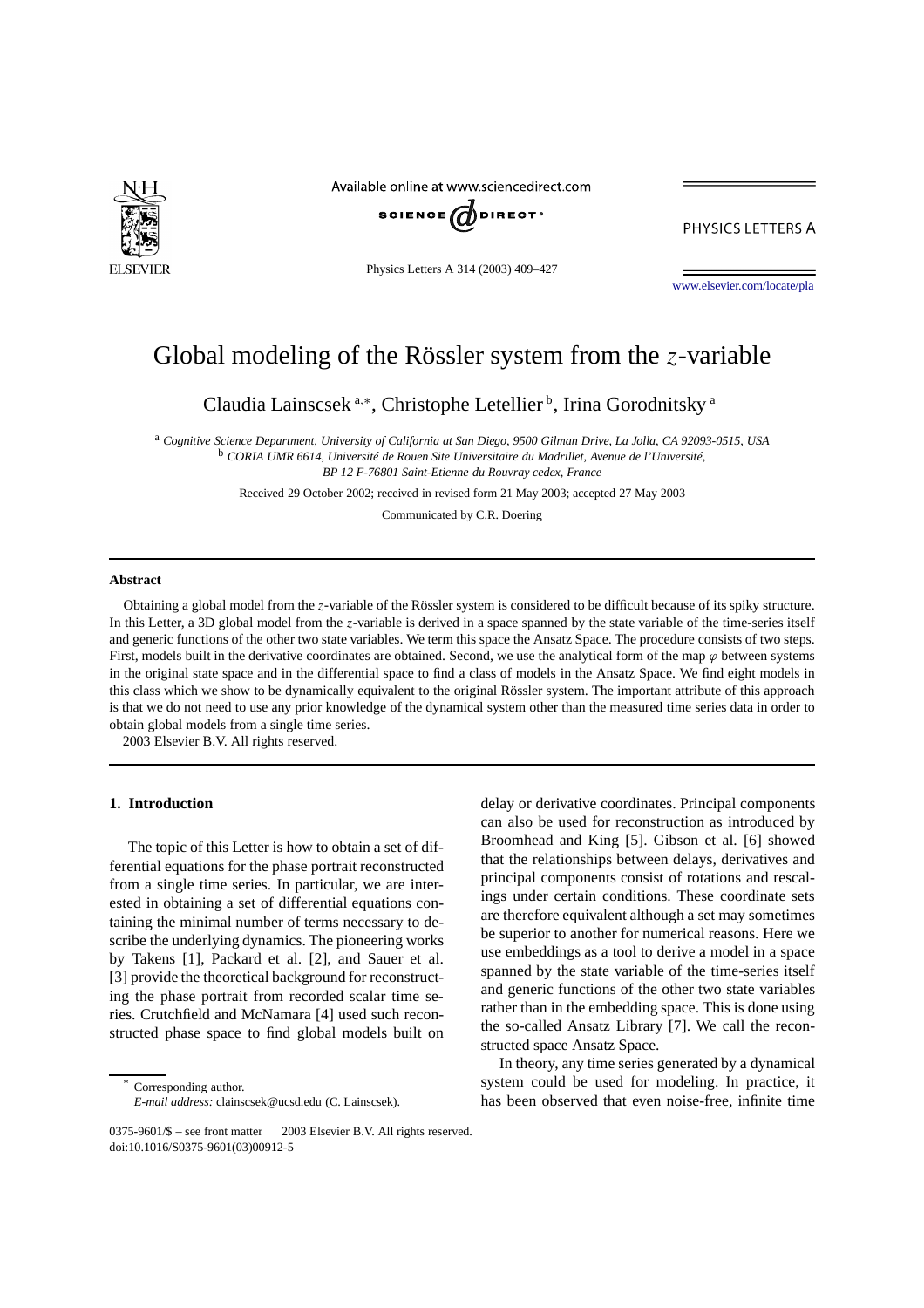series may not contain enough information to obtain all the dynamical properties from a scalar time series [8–10]. More recently, an observability index has been introduced to quantify the "observability" of the dynamics from a scalar time series [11]. A small index indicates small information content and a great difficulty in obtaining a global model. Under this index, the observability of the Rössler system from its three variables is ordered as  $y \triangleright x \triangleright z$ , where  $\triangleright$  means "provides a better observability of the underlying dynamics than". According to this index, the *y*variable is the easiest one from which one can obtain a model while the *z*-variable is the most difficult. There exist only a few published attempts to obtain a model from the *z*-variable of the Rössler system. Such a non-equivalence between the dynamical variables is valid for any modeling technique which can be divided in two main classes. In the first class the dimension of the phase space is fixed [12,13]. In this case, the number of terms, the number of monomials in a polynomial expansion, is varied. Usually, increasing the number of terms decreases the quality of the model and structure selection techniques must be used. The second class uses discrete-time models with cylindrical basis functions [14] which are less sensitive to an increase of number of terms. These "strong approximation" techniques have advantages and disadvantages for particular data sets. Using a global modeling technique of the first type, a 4D model with a quite large number of coefficients [11] was obtained. The single 3D model was found in [15], where the authors had to use an ad hoc structure selection by identifying the fixed point coordinates. This approach is not general and must be tailored to the time series at hand. The resulting model [15] contains a large number of spurious terms which, besides making the model unnecessarily complex, induces numerical instabilities when integrated.

This Letter presents a different approach to structure selection. We describe a step-by-step process for obtaining 3D global models in the Ansatz Space rather than in the embedding space from time series of the *z*variable of the Rössler system using an Ansatz Library based structure selection procedure [7]. The Ansatz Library, first introduced in [7], consists of the set of all analytically derivable maps between sets of ordinary differential equations of polynomial form and differential models expressed in terms of Lie derivatives, for which we fix the number of state variables and the order of nonlinearity of polynomials. We show how this Ansatz Library can be used to preselect candidate differential models estimated from time series. The Letter details the computational strategy used to select plausible differential models. To circumvent estimation problems due to the spiky nature of the *z*-variable of the Rössler system, we propose an approach where we use the stability of the estimated model coefficients over a range of windows as the criteria to select candidate models. Since the Ansatz Library lists all possible maps between the polynomial dynamical models and the corresponding differential models, an inversion of these maps yields a set of equivalent but algebraically simpler models. Another novel computational method employed in this Letter is an iterative genetic algorithm combined with Newton's method which is used to invert the maps between the differential models and the corresponding ansatz models. Using such a procedure, we identify eight dynamically equivalent 3D global models that capture the dynamics of the Rössler system observed from the *z*-variable. Of those eight, three models are minimum term models containing only seven terms and the other five contain eight or nine terms each. We show that these models are equivalent under a coordinate transformation which is identified.

The Letter is organized as follows. In Section 2 we describe how models in the differential space spanned by the derivative coordinates using an Ansatz Library are obtained. In Section 3, we describe how the best differential models are transformed into the space spanned by the *z*-variable with which we and linear functions of the other two state variables, using an iterative genetic algorithm. Section 4 presents the conclusion. For the remainder of the Letter, we will designate the variables of the Rössler system as  $(u_1, u_2, u_3)$  rather than  $(x, y, z)$ . The Letter focuses on the theoretical aspects of model reconstruction when the time series is free of noise contamination. Extensions of this method to noisy data are necessary for dealing with real world problems and will be published separately.

# **2. Modeling in the differential space**

In this section we provide background to explain how we use an Ansatz Library to obtain models in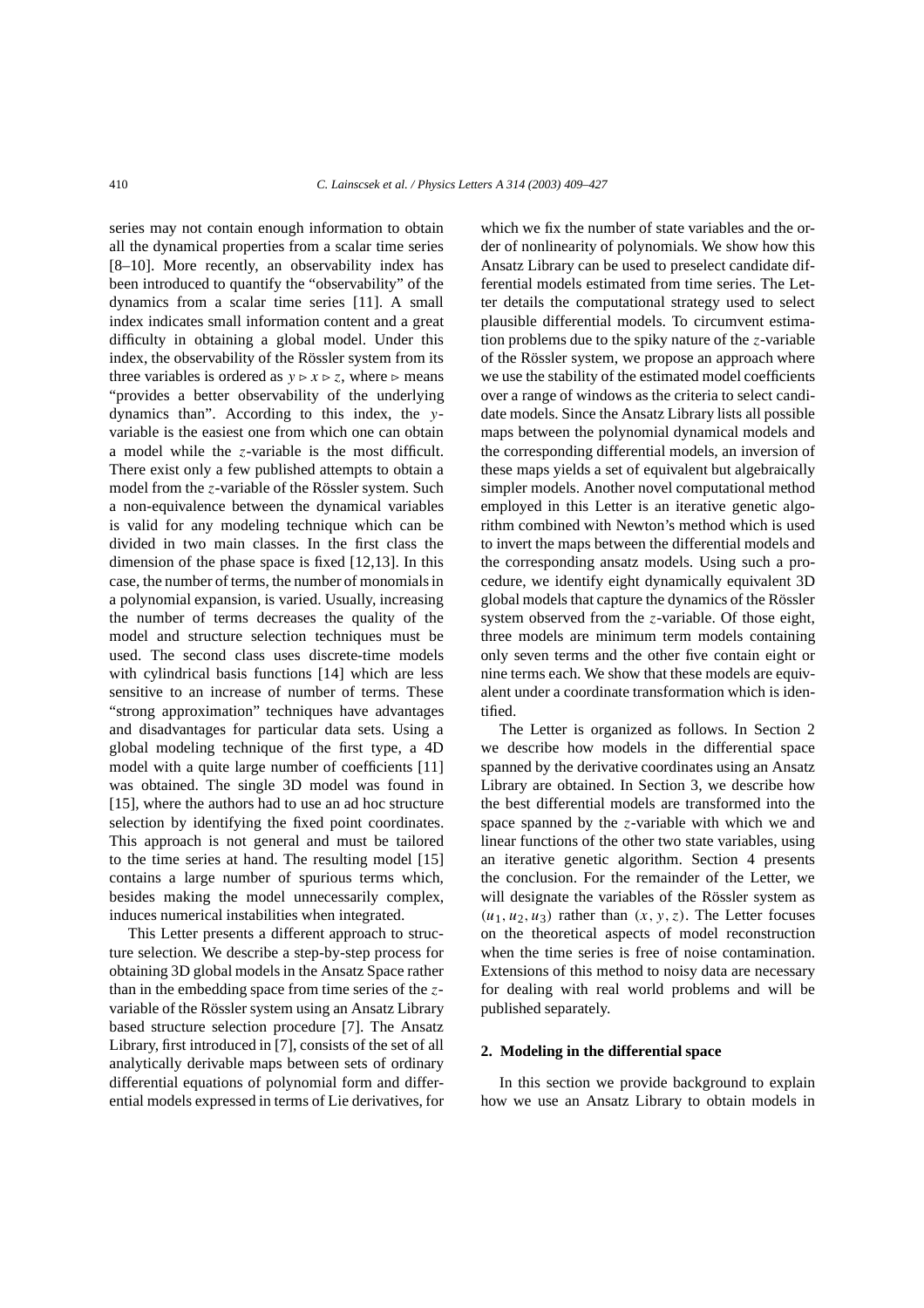

Fig. 1. Relationship between the ansatz *Ai*, the differential model  $D_i$ , the estimated differential model  $\tilde{D}_i$  and the ansatz model  $\mathcal{M}_i$ .

the differential space spanned by the derivative coordinates. Fig. 1 illustrates the relationship between the ansatz  $A_i$ , the differential models  $D_i$ , and the ansatz models  $\mathcal{M}_i$  that we use in our model identification procedure.

The Ansatz Space is related to the original state space through generic transformations of the unobserved state variables. The observed state variable is preserved [16].

# *2.1. Differential model*

A general form of the differential model in terms of monomials is described here. For the sake of clarity, we limit the presentation to the case of 3D systems but the technique can be similarly extended to higher-dimensional systems. Let us consider a timecontinuous dynamical system in  $\mathbb{R}^3(u_1, u_2, u_3)$ :

$$
\dot{u}_1 = f_1(u), \n\dot{u}_2 = f_2(u), \n\dot{u}_3 = f_3(u),
$$
\n(1)

and let  $s = h(u)$  be an observed scalar signal, where  $h: \mathbb{R}^3 \to \mathbb{R}$  is a smooth function. The Lie derivative  $L_f h(\mathbf{u})$  of the function  $h(\mathbf{u})$  with respect to  $f(\mathbf{u})$  is defined as

$$
L_f h(\mathbf{u}) = \sum_{k=1}^{3} f_k(\mathbf{u}) \frac{\partial h(\mathbf{u})}{\partial u_k},
$$
 (2)

and recursively for the higher-order derivatives  $L_f^j h(\mathbf{u}) = L_f(L_f^{j-1} h(\mathbf{u}))$ . Using successive Lie derivatives we can build a model from the scalar signal *s* as follows:

$$
X = s = h(u),
$$
  
\n
$$
Y = L_f h(u),
$$
  
\n
$$
Z = L_f^2 h(u).
$$
\n(3)

The phase portrait can thus be reconstructed in the differential space  $\mathbb{R}^3(X, Y, Z)$ . With these coordinates, a model from the recorded scalar signal can be obtained via a global modeling procedure. A general form for the model is given by

$$
\dot{X} = Y,
$$
\n
$$
\dot{Y} = Z,
$$
\n
$$
\dot{Z} = F(X, Y, Z, \alpha_n) = \sum_{n=1}^{N_{\alpha}} \alpha_n P_n,
$$
\n(4)

where  $\alpha_n$  are the coefficients of the model function  $F$ to be estimated and  $P_n$  are the monomials  $X^i Y^j Z^k$ [12]. The indices  $(i, j, k)$  for monomials may also be negative yielding a model with rational monomials. System (4) is called the *differential model*, and its parameters can be obtained by solving an overdetermined system of *N* equations with  $N_\alpha$  unknown coefficients  $\alpha_n$  ( $N \gg N_\alpha$ ) using a least-square type method. *N* is the number of points retained for coefficient estimation, as discussed later.

### *2.2. Ansatz Library*

The standard approach to choose the set of monomials  $P_n$  in (4) is to truncate a Taylor expansion at a given order. Such approach frequently introduces spurious terms in the models which decreases their quality. To circumvent this problem, various structure selections techniques have been proposed. As shown in [13], such structure selection algorithms can be useful in reducing the complexity of the model and in increasing its quality. Error Reduction Ratio (ERR) is an example of a structure selection method which has been implemented in [17] but the drawback of the technique is that it must use a global model as a starting point. Consequently, if it is not possible to obtain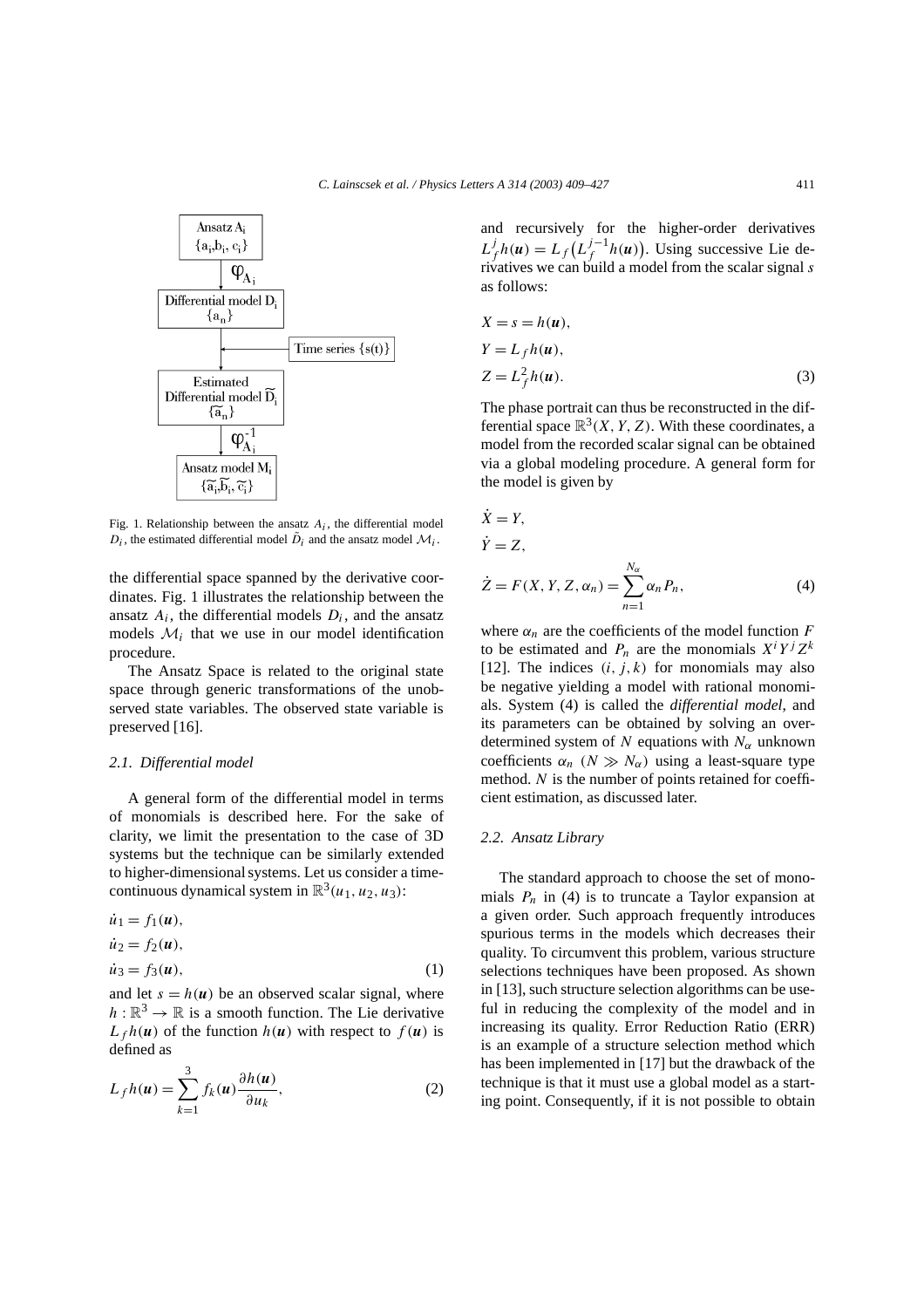a global model with a dynamics quite close to the investigated dynamics, this structure selection technique cannot be applied.

The structure selection strategy presented here is different from earlier structure selection attempts. Rather than to modify or build the structure of an obtained model, we apply a structure selection to identify the relevant coefficients among all the terms in the differential models  $D_i$  belonging to the Ansatz Library made of all putative models for a given order of nonlinearity and a given dimension. This is done using the stability of the coefficients over windows. Then, the coefficients are estimated from a given time series.

The first library made of six ansatz  $A_l$  ( $l = 1, 2, 3$ ) 18*,* 19*,* 21) for defining the structure of 3D differential models was built in Ref. [7]. An extended Ansatz Library of systems of ODEs in a three-dimensional phase space was built in [18] for the case when the right-hand sides can be written as polynomials containing up to second order nonlinearities. We briefly detail how this library was built.

A 3D system of ODEs with the right-hand sides containing polynomials with up to second-order nonlinearities can be written in a general form as

$$
\begin{aligned}\n\dot{x} &= a_0 + a_1 x + a_2 y + a_3 z \\
&+ a_4 x^2 + a_5 x y + a_6 x z \\
&+ a_7 y^2 + a_8 y z + a_9 z^2, \\
\dot{y} &= b_0 + b_1 x + b_2 y + b_3 z \\
&+ b_4 x^2 + b_5 x y + b_6 x z \\
&+ b_7 y^2 + b_8 y z + b_9 z^2, \\
\dot{z} &= c_0 + c_1 x + c_2 y + c_3 z \\
&+ c_4 x^2 + c_5 x y + c_6 x z \\
&+ c_7 y^2 + c_8 y z + c_9 z^2.\n\end{aligned}\n\tag{5}
$$

To derive the Ansatz Libraries in [18] we restrict the terms of the differential model to the set of all monomials of the form  $X^i Y^j Z^k$ , where *i*, *j* and *k* are integers, positive or negative. Since the order of the differential equations is interchangeable. We fix the *x*-variable as the observable in all cases, i.e.,  $s = x$ , to obtain a set of non-redundant libraries. We then find which model structures would allow us to invert the maps  $\varphi_l$  to express the coefficients  $\{\alpha_{n,l}\}\$  of the differential models  $D_l$  (*l* is the index of the *l*th differential model of the library) in terms of the coefficients  $\{a_i, b_i, c_k\}$  from Eq. (5). Through this process we find which coefficients  $(a_i, b_i, c_k)$  in Eq. (5) must be zero for the individual differential model structures. In the end we obtain a set of ODEs containing a limited number of terms for which the coefficients  $\{a_i, b_k, c_l\}$  are nonzero. Note, that we do not use data to build the library.

The library for the case of second order nonlinearities consists of 26 such model structures listed in Table 1. In Table 2, the monomials involved in the differential models  $D_l$  corresponding to the 26 ansatz *Al* reported in Table 1 are listed. Note, that the equations in this library are also referred to as jerky dynamics in the literature. Attempts to build a complete jerky dynamics library were presented in [19], but that library was able to capture only a part of our list.

The objective of our procedure is to select the best differential model *Dl* which captures accurately the dynamics under investigation. In order to do this, we start with the structure resulting from the concatenation of the 26 differential models  $\{D_l\}_{l=1}^{26}$ which reads as follows:

$$
\dot{X} = Y,
$$
\n
$$
\dot{Y} = Z,
$$
\n
$$
\dot{Z} = \alpha_1 + \alpha_2 \frac{1}{X^4} + \alpha_3 \frac{1}{X^3} + \alpha_4 \frac{1}{X^2}
$$
\n
$$
+ \alpha_5 \frac{1}{X} + \alpha_6 X + \alpha_7 X^2 + \alpha_8 X^3
$$
\n
$$
+ \alpha_9 X^4 + \alpha_{10} X^5 + \alpha_{11} X^6
$$
\n
$$
+ \alpha_{12} X^7 + \alpha_{13} X^8 + \alpha_{14} \frac{1}{Y} + \alpha_{15} \frac{X}{Y}
$$
\n
$$
+ \alpha_{16} \frac{X^2}{Y} + \alpha_{17} \frac{X^3}{Y} + \alpha_{18} \frac{X^4}{Y}
$$
\n
$$
+ \alpha_{19} \frac{X^5}{Y} + \alpha_{20} \frac{X^6}{Y} + \alpha_{21} Y
$$
\n
$$
+ \alpha_{22} \frac{Y}{X^4} + \alpha_{23} \frac{Y}{X^3} + \alpha_{24} \frac{Y}{X^2}
$$
\n
$$
+ \alpha_{25} \frac{Y}{X} + \alpha_{26} XY + \alpha_{27} X^2 Y
$$
\n
$$
+ \alpha_{28} X^3 Y + \alpha_{29} X^4 Y + \alpha_{30} X^5 Y
$$
\n
$$
+ \alpha_{31} X^6 Y + \alpha_{32} Y^2 + \alpha_{33} \frac{Y^2}{X^4}
$$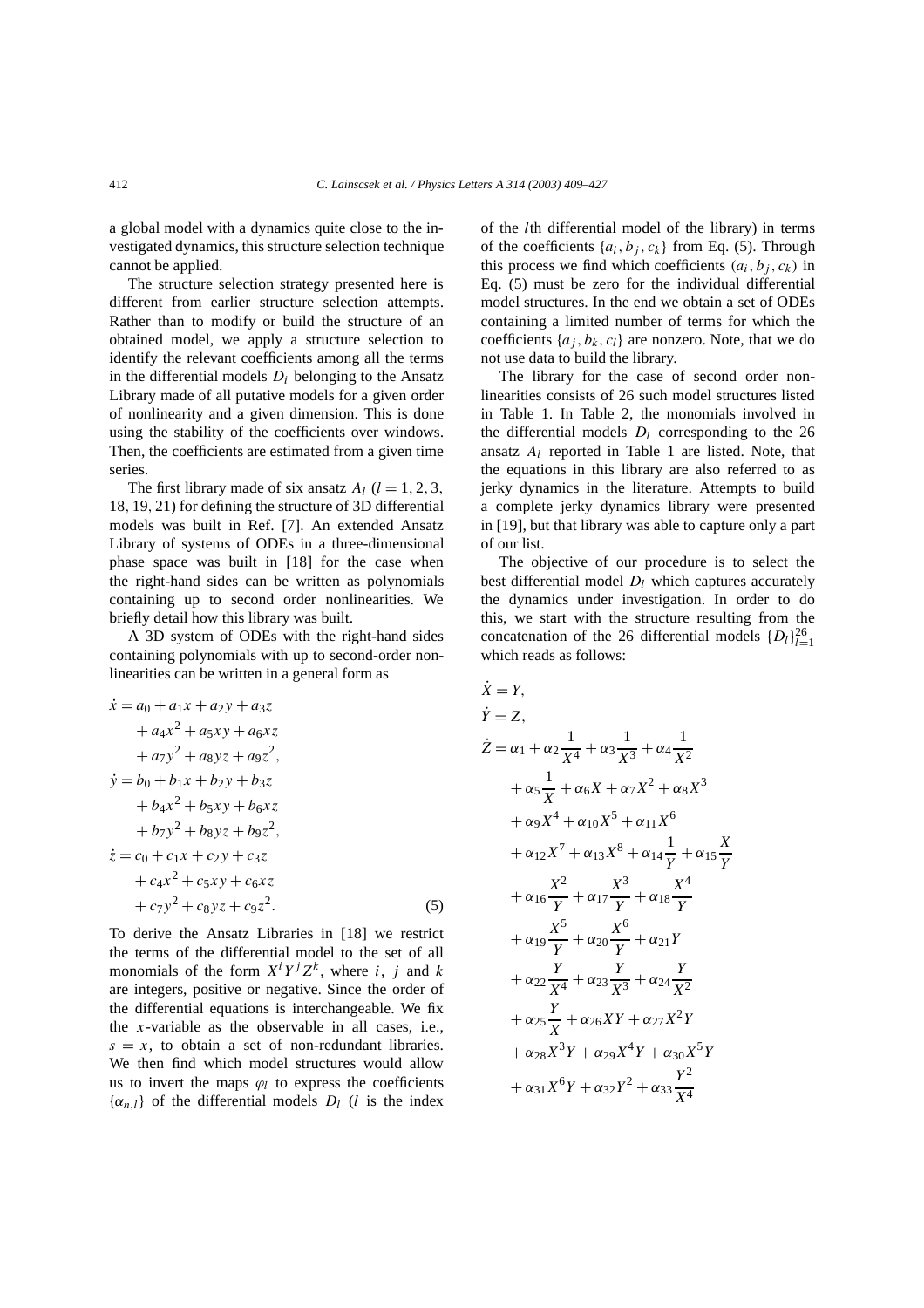Table 1

Ansatz Library for systems of ODEs with up to quadratic nonlinearities. Each line represents one general system of ODEs which can be represented as a differential model in the form of Eq. (4). An 'x' in the table indicates that the corresponding coefficient  $(a_i, b_j, c_k)$  from the general system Eq. (5) is present in the ansatz-model. The coefficients with blank entries are zero. Ansatz 1, 2, 3, 19, 20, and 21 were presented previously in [7]

| Ansatz $a_0$ $a_1$ $a_2$ $a_3$ |              |              |              |              |              |              |              |   |              |              |              |              |              |              |              |              |              | $a_4$ $a_5$ $a_6$ $a_7$ $a_8$ $a_9$ $b_0$ $b_1$ $b_2$ $b_3$ $b_4$ $b_5$ $b_6$ $b_7$ $b_8$ $b_9$ $c_0$ $c_1$ $c_2$ $c_3$ $c_4$ $c_5$ $c_6$ $c_7$ $c_8$ $c_9$ |              |              |              |              |                                                                    |              |              |              |     |   |
|--------------------------------|--------------|--------------|--------------|--------------|--------------|--------------|--------------|---|--------------|--------------|--------------|--------------|--------------|--------------|--------------|--------------|--------------|-------------------------------------------------------------------------------------------------------------------------------------------------------------|--------------|--------------|--------------|--------------|--------------------------------------------------------------------|--------------|--------------|--------------|-----|---|
| $A_1$                          |              | X X          | $\mathbf{x}$ |              | $\mathbf x$  |              |              |   |              |              | X X          | $\mathbf{X}$ |              | $\mathbf{X}$ |              | X X          | $\mathbf{x}$ |                                                                                                                                                             |              |              |              |              | $X \qquad X \qquad X \qquad X \qquad X \qquad X \qquad X \qquad X$ |              |              |              | X X |   |
| A <sub>2</sub>                 |              | X X          | $\mathbf{x}$ |              | X            |              |              |   |              | X            | X            | X            | $\mathbf{x}$ | $\mathbf{X}$ | $\mathbf{x}$ |              | X            |                                                                                                                                                             | $\mathbf{x}$ | $\mathbf{x}$ |              | $X$ $X$      | $\mathbf{x}$                                                       |              | X X          | $\mathbf{x}$ | X X |   |
| $A_3$                          |              |              | X            |              |              |              |              |   |              | $\mathbf x$  | $\mathbf{x}$ | $\mathbf{x}$ |              | X            | $\mathbf{x}$ |              | $\mathbf{X}$ | $\mathbf{X}$                                                                                                                                                | X            | $\mathbf{X}$ | $\mathbf{X}$ | $\mathbf{X}$ | $\mathbf{X}$                                                       | X X          |              | $\mathbf{X}$ | X X |   |
| $A_4$                          | $\mathbf{X}$ | $\mathbf{x}$ | $\mathbf{x}$ | $\mathbf x$  | $\mathbf{X}$ |              |              |   |              | $\mathbf x$  | $\mathbf{x}$ | $\mathbf{x}$ | $\mathbf{x}$ | $\mathbf X$  |              |              |              |                                                                                                                                                             | X            | $\mathbf{x}$ | $\mathbf{x}$ | $\mathbf{x}$ | $\mathbf{x}$                                                       |              |              |              |     |   |
| $A_5$                          | X            | X            | $\mathbf{x}$ | X            | X            |              |              |   |              | $\mathbf x$  | X            |              |              | X            |              |              |              |                                                                                                                                                             | $\mathbf{x}$ | X            |              |              | $\mathbf x$                                                        |              | х            |              |     |   |
| $A_6$                          | X            | X            | X            | X            | X            |              |              |   |              | X            | X            |              |              | X            |              |              |              |                                                                                                                                                             | X            | X            |              |              | $\mathbf{x}$                                                       | $\mathbf{x}$ |              |              |     |   |
| $A_7$                          | X            | X            | X            | X            | X            |              | х            |   |              | X            | X            |              |              | X            |              |              |              |                                                                                                                                                             | X            | X            |              |              | X                                                                  |              |              |              |     |   |
| $A_8$                          | $\mathbf{x}$ | $\mathbf{x}$ | $\mathbf{x}$ | $\mathbf{x}$ | $\mathbf{x}$ |              |              |   | $\mathbf{x}$ | $\mathbf x$  | X            |              |              | X            |              |              |              |                                                                                                                                                             |              |              |              |              | $\mathbf x$                                                        |              |              |              |     |   |
| Aq                             | X            | X            | $\mathbf x$  | $\mathbf{X}$ | X            |              |              |   | $\mathbf{X}$ | $\mathbf X$  | $\mathbf{X}$ |              |              | X            |              |              |              |                                                                                                                                                             |              | $\mathbf x$  |              |              |                                                                    |              |              |              |     |   |
| $A_{10}$                       | $\mathbf x$  | X            |              |              | X            |              |              | X |              |              |              | $\mathbf X$  |              | X            | $\mathbf{x}$ |              |              |                                                                                                                                                             |              |              |              | X            |                                                                    |              | X            |              |     |   |
| $A_{11}$                       | X            | Х            |              |              | X            |              |              | X |              |              | $\mathbf{X}$ | $\mathbf X$  |              |              | X            |              |              |                                                                                                                                                             |              |              |              | X            |                                                                    |              | X            |              |     |   |
| $A_{12}$                       | X            | х            |              |              | X            |              |              | X |              | X            |              | X            |              |              | х            |              |              |                                                                                                                                                             |              |              |              | X            |                                                                    |              | X            |              |     |   |
| $A_{13}$                       | X            | X            |              | X            | X            |              |              | X |              | X            |              | $\mathbf X$  |              |              |              |              |              |                                                                                                                                                             |              |              |              | $\mathbf X$  |                                                                    |              | X            |              |     |   |
| $A_{14}$                       | $\mathbf{x}$ | X            |              | X            | $\mathbf{x}$ |              |              | X |              |              |              |              |              |              | X            |              |              |                                                                                                                                                             |              |              |              | X            |                                                                    |              | X            |              |     |   |
| $A_{15}$                       | X            | $\mathbf{x}$ |              | X            | $\mathbf{x}$ |              |              | X |              |              |              |              |              | $\mathbf x$  |              |              |              |                                                                                                                                                             |              |              |              | X            |                                                                    |              | X            |              |     |   |
| $A_{16}$                       |              | $X$ $X$      |              |              | $X$ $X$      |              |              | X |              |              | $\mathbf{x}$ |              |              |              |              |              |              |                                                                                                                                                             |              |              |              | X            |                                                                    |              | X            |              |     |   |
| $A_{17}$                       |              |              |              |              |              |              |              | X |              |              |              | X            |              |              | X            |              |              |                                                                                                                                                             |              |              |              | X            |                                                                    |              | X            |              |     | X |
| $A_{18}$                       |              |              |              |              |              |              |              | X |              |              |              | X            |              |              | X            |              |              | X                                                                                                                                                           |              |              |              | X            |                                                                    |              | X            |              |     |   |
| $A_{19}$                       | $\mathbf{x}$ | $\mathbf{x}$ |              |              | $\mathbf{X}$ | $\mathbf{x}$ |              |   |              | $\mathbf x$  | $\mathbf{X}$ | $\mathbf{x}$ |              | $\mathbf{x}$ | $\mathbf{x}$ | $\mathbf{X}$ | $\mathbf{X}$ |                                                                                                                                                             | $\mathbf{x}$ |              | $X$ $X$ $X$  |              | $\mathbf{X}$                                                       | $X$ X        |              | $\mathbf{x}$ | X X |   |
| $A_{20}$                       | $\mathbf{x}$ | $\mathbf{X}$ |              |              | X            | $\mathbf x$  |              |   |              | $\mathbf x$  | X            | $\mathbf{x}$ | X            | X            | $\mathbf x$  |              | X            |                                                                                                                                                             | $\mathbf{x}$ | X            | X            | X            | X                                                                  | $\mathbf x$  | $\mathbf x$  | X            | X X |   |
| $A_{21}$                       |              |              |              |              |              | X            |              |   |              | $\mathbf{x}$ | $\mathbf{x}$ | $\mathbf{x}$ |              | X            | X            |              | $\mathbf{X}$ | $\mathbf{X}$                                                                                                                                                | $\mathbf x$  | $\mathbf{x}$ | $\mathbf{x}$ | $\mathbf{X}$ | $\mathbf{x}$                                                       | $\mathbf{x}$ | $\mathbf{x}$ | X            | X X |   |
| $A_{22}$                       | X            | $\mathbf{x}$ |              |              | X            | $\mathbf{x}$ | $\mathbf{x}$ |   |              | $\mathbf x$  | $\mathbf{X}$ |              |              | X            |              |              |              |                                                                                                                                                             | X            | $\mathbf{x}$ |              |              | $\mathbf x$                                                        |              | X            |              |     |   |
| $A_{23}$                       | X            | X            |              |              | X            | $\mathbf x$  | X            |   |              | X            | X            |              |              | X            |              |              |              |                                                                                                                                                             | X            | X            |              |              | X                                                                  | $\mathbf{X}$ |              |              |     |   |
| $A_{24}$                       | $\mathbf{x}$ | X            |              |              | X            | $\mathbf x$  | Х            |   |              | X            | X            |              |              | X            |              |              |              |                                                                                                                                                             | $\mathbf{x}$ | X            |              | $\mathbf x$  | X                                                                  |              |              |              |     |   |
| $A_{25}$                       | X            | х            |              |              | X            | $\mathbf{x}$ | X            |   |              | X            | X            |              |              | X            |              |              |              |                                                                                                                                                             | X            | $\mathbf{x}$ | $\mathbf{X}$ |              | X                                                                  |              |              |              |     |   |
| $A_{26}$                       | X            | X            |              | X            |              | $X$ $X$      | X            |   |              | X            | $\mathbf{X}$ |              |              | X            |              |              |              |                                                                                                                                                             | X            | X            |              |              | X                                                                  |              |              |              |     |   |

$$
+\alpha_{34}\frac{Y^2}{X^3} + \alpha_{35}\frac{Y^2}{X^2} + \alpha_{36}\frac{Y^2}{X}
$$
  
\n
$$
+\alpha_{37}XY^2 + \alpha_{38}X^2Y^2 + \alpha_{39}X^3Y^2
$$
  
\n
$$
+\alpha_{40}X^4Y^2 + \alpha_{41}Y^3 + \alpha_{42}\frac{Y^3}{X^4}
$$
  
\n
$$
+\alpha_{43}\frac{Y^3}{X^3} + \alpha_{44}\frac{Y^3}{X^2} + \alpha_{45}\frac{Y^3}{X}
$$
  
\n
$$
+\alpha_{46}XY^3 + \alpha_{47}X^2Y^3 + \alpha_{48}Y^4
$$
  
\n
$$
+\alpha_{49}\frac{Y^4}{X^4} + \alpha_{50}\frac{Y^4}{X^3} + \alpha_{51}\frac{Y^4}{X} + \alpha_{52}Z
$$
  
\n
$$
+\alpha_{53}\frac{Z}{X^3} + \alpha_{54}\frac{Z}{X^2} + \alpha_{55}\frac{Z}{X}
$$
  
\n
$$
+\alpha_{56}XZ + \alpha_{57}X^2Z + \alpha_{58}X^3Z
$$
  
\n
$$
+\alpha_{59}X^4Z + \alpha_{60}\frac{Z}{Y} + \alpha_{61}\frac{XZ}{Y} + \alpha_{62}\frac{X^2Z}{Y}
$$

$$
+\alpha_{63} \frac{X^3 Z}{Y} + \alpha_{64} YZ + \alpha_{65} \frac{YZ}{X^3} + \alpha_{66} \frac{YZ}{X^2}
$$
  
+ 
$$
\alpha_{67} \frac{YZ}{X} + \alpha_{68} XYZ + \alpha_{69} X^2 YZ + \alpha_{70} Y^2 Z
$$
  
+ 
$$
\alpha_{71} \frac{Y^2 Z}{X^3} + \alpha_{72} \frac{Y^2 Z}{X^2} + \alpha_{73} \frac{Y^2 Z}{X} + \alpha_{74} Z^2
$$
  
+ 
$$
\alpha_{75} \frac{Z^2}{X^2} + \alpha_{76} \frac{Z^2}{X} + \alpha_{77} \frac{Z^2}{Y}.
$$
 (6)

Because this differential model only contains terms leading to a 3D ansatz with up to quadratic nonlinearities, the presence of spurious terms in this model structure is already greatly reduced. Those remaining will be eliminated as discussed in the subsequent part of this Letter using the example of the Rössler system investigated from the  $u_3$  variable. Further note that the Ansatz Library approach does not require the knowledge of the order of the nonlinearity in the system investigated. If the order is not known, one can use a li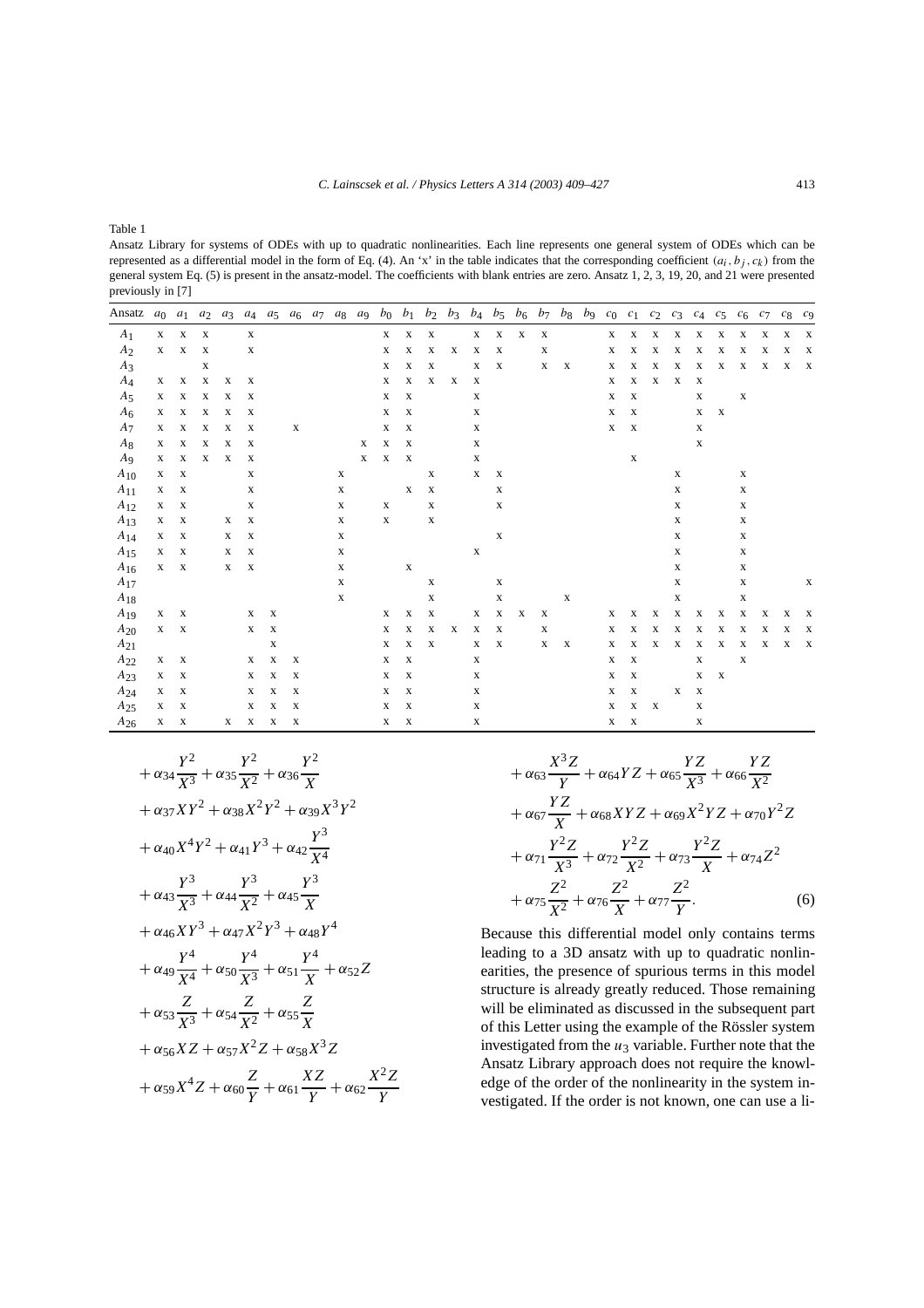brary built with an order of nonlinearities higher than the one expected for the system, since our procedure can eliminate spurious model terms that we might obtain. A library for the case of polynomials containing up to third order nonlinearities was derived in [18], and libraries for 4th and higher order nonlinearities can be derived analogously. For the sake of simplicity in illustrating our method we use only the library obtained for the second order nonlinearities in the present work but the extension to libraries that capture higher order nonlinearities is straightforward.

Note that involving higher order of nonlinearities would increase the number of candidate terms when the concatenation of all possible models is used as detailed here. A more favorable approach may be to use candidate models  $D_l$  separately to reduce the number of involved terms as done in Ref. [7]. Nevertheless, note that since the terms used here are fractional, the number of situations which can be captured for a given order of nonlinearity is significantly increased compared to polynomial expansion as used in [12]. For higher dimensions the numerical estimation of the derivatives may also become problematic.

### *2.3. Selecting the best differential model*

Starting from the scalar signal *s*, the coefficients  $\{\tilde{\alpha}_n\}$  of the differential model (6) are estimated from segments of the recorded data by using a singular value decomposition [20]. The time series is split into  $N_w$  windows of  $N/N_w$  points each. The coefficients  $\{\tilde{\alpha}_n\}$  are robust, i.e., remain more or less constant over different windows of the recorded time series, when they are relevant to capture the underlying dynamics. Thus we use the stability of  $\tilde{\alpha}_n$ 's over different windows to identify the appropriate structure for the differential model  $\tilde{D}_l$  which best matches the underlying dynamics.

To measure stability of coefficients we use the significance

$$
S_n = \frac{|\mu(\tilde{\alpha}_n)|}{\sigma(\tilde{\alpha}_n)},\tag{7}
$$

where  $\tilde{\alpha}_n$  designates the *n*th coefficient of the differential model (6) estimated over a window,  $\sigma(\tilde{\alpha}_n)$  designates the standard deviation, and  $\mu(\tilde{\alpha}_n)$  designates the mean value of the coefficients over the  $N_w$  windows. The *n*th coefficient is stable if  $\alpha_n$  remains constant over the  $N_w$  windows of the time series. A very similar procedure for removing spurious terms was also used by Bezruchko et al. [21]. Here, we use in addition a threshold *st* under which centers are retained for estimating the values of the selected coefficients. Such a new modeling parameter is very useful for spiky time series as it will be shown below. In fact, the threshold helps to improve the coefficient estimation (once they are selected) in retaining points not too far from the fixed point, that is for which the derivatives are well estimated. Moreover, since some monomials are rational with *X* or *Y* as denominator, data points for which  $X = u_3$  and  $Y = \dot{X}$  are too close to zero are not retained for estimating the model in order to avoid numerical errors. Thus, centers are retained over a domain of the phase space where the derivatives are quite well estimated: not too close to zero where they are very sensitive to numerical errors and not too far from the fixed points where the distances between two points is quite large and, consequently, where the derivatives are not sufficiently accurate. This is rather important for spiky time series which, by definition, present large amplitude oscillations during which the dynamics is significantly faster than in the neighborhood of the fixed point. This means that using points retained in a limited domain of the phase space is sufficient to capture the whole dynamics. In fact, using different data point windows without any threshold is sufficient for selecting the relevant coefficients but not for estimating them with accuracy. The use of this technique is illustrated in the next subsection in the case of the *u*3-variable of the Rössler system which is considered as a rather difficult test case in the literature.

# *2.4. Differential model from the u*<sup>3</sup> *variable of the Rössler system*

Here we attempt to estimate a global model from the *u*<sup>3</sup> variable of the Rössler system [22] given by

$$
\dot{u}_1 = -u_2 - u_3,\n\dot{u}_2 = u_1 + au_2,\n\dot{u}_3 = b + Cu_3 + u_1 u_3,
$$
\n(8)

using the structure selection technique we described. The time series  $u_3$  is generated by integrating these equations with the control parameters  $(a, b, C)$  = *(*0*.*398*,* 2*.*0*,*−4*.*0*)*. The Rössler system thus generates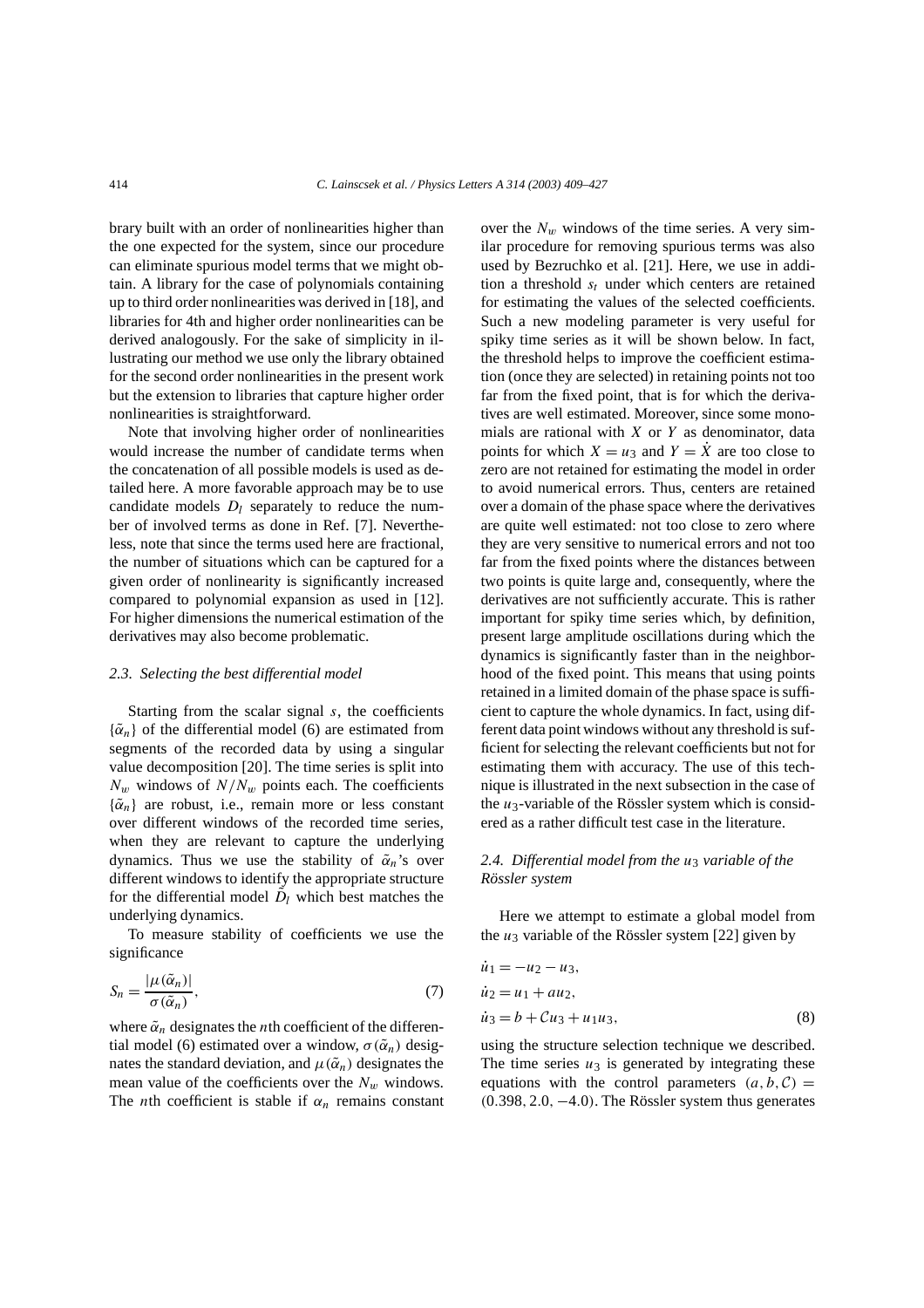

Fig. 2. Chaotic attractor generated by the Rössler system for  $(a, b, C) = (0.398, 2.0, -4.0)$ . The Poincaré section is computed using the half-plane  $u_1 = -(C + \sqrt{C^2 + 4ab})/2$  with  $u_1 > 0$ . A unimodal first-return map with a single critical point C characterizes its topology. The period-7 orbit which is the last created is also reported.

a chaotic attractor (Fig. 2(a)) which is characterized by a unimodal first-return map with a differentiable maximum (Fig. 2(b)). A refined characterization is given by the kneading sequence, i.e., the symbolic sequence of the last created periodic orbit, which is (1011110) for these control parameter values when the lowest period- $p$  orbits ( $p < 8$ ) are considered. It is a period-7 orbit which has 5 points in the decreasing branch of the first-return map and 2 in the increasing branch (Fig. 2(b)). The template of this Rössler attractor is a horseshoe template with a negative half-turn in the odd branch [23].

The spiky nature of the  $u_3$ -variable presents a very challenging test case for a global modeling technique. Successful global models have been obtained for the cases when the recorded scalar signal is either  $s = u_1$  or  $s = u_2$ , but not in the case when the recorded scalar signal corresponds to the *u*3-variable. In the latter case, no successful 3D model has been obtained without a strong structure selection that was specifically tailored to the time series [15] as we discussed above.

In order to obtain a differential model under the form (6), successive derivatives of the time series  $u_3$ are required. A point of the time series,  $s_i = u_3(i\delta t)$ where  $\delta t$  is the time step at which the time series is recorded is associated with its successive derivatives, thus  $(X_i = u_3(i\delta t), Y_i = \dot{X}_i, Z_i = \ddot{X}_i, \dot{Z}_i = \ddot{X}_i)$ provides a so-called *center*. The first derivatives at the *i*th point of the time series are estimated according to

$$
\dot{s}_i = \frac{M(M-1)}{2} \times \sum_{m=2}^{M} \sum_{n=1}^{m-1} \frac{m^3(s_{i+n} - s_{i-n}) - n^3(s_{i+m} - s_{i-m})}{2mn\delta t (m^2 - n^2)},
$$
\n(9)

where 2*M* is the number of points to take into account. In this work, we use  $M = 3$ . The second and third derivatives are then computed from the first and second derivatives, respectively.

The stability of the estimated coefficient  $\tilde{\alpha}_n$  is computed as previously defined. Note that the concatenation of the ansatz corresponding to quadratic nonlinearities and 3D systems is used here, which is the model structure (6). The significance is computed using 50 windows of 3000 data points each with a window shift of 750 points (Fig.  $3(a)$ ). Twelve coefficients are clearly more stable than the others. Note that our structure selection technique is sufficiently efficient to identify the relevant coefficients even from a very limited knowledge of the phase portrait. This is illustrated in the example where the Rössler system with  $C = -5.9$  generates a period-1 limit cycle (Fig. 3(b)). The second step of the procedure may then be applied as described below and similar results are obtained. According to Table 2, indices of the stable coefficients are

{1*,* 6*,* 7*,* 21*,* 25*,* 26*,* 35*,* 36*,* 44*,* 52*,* 55*,* 67}*.*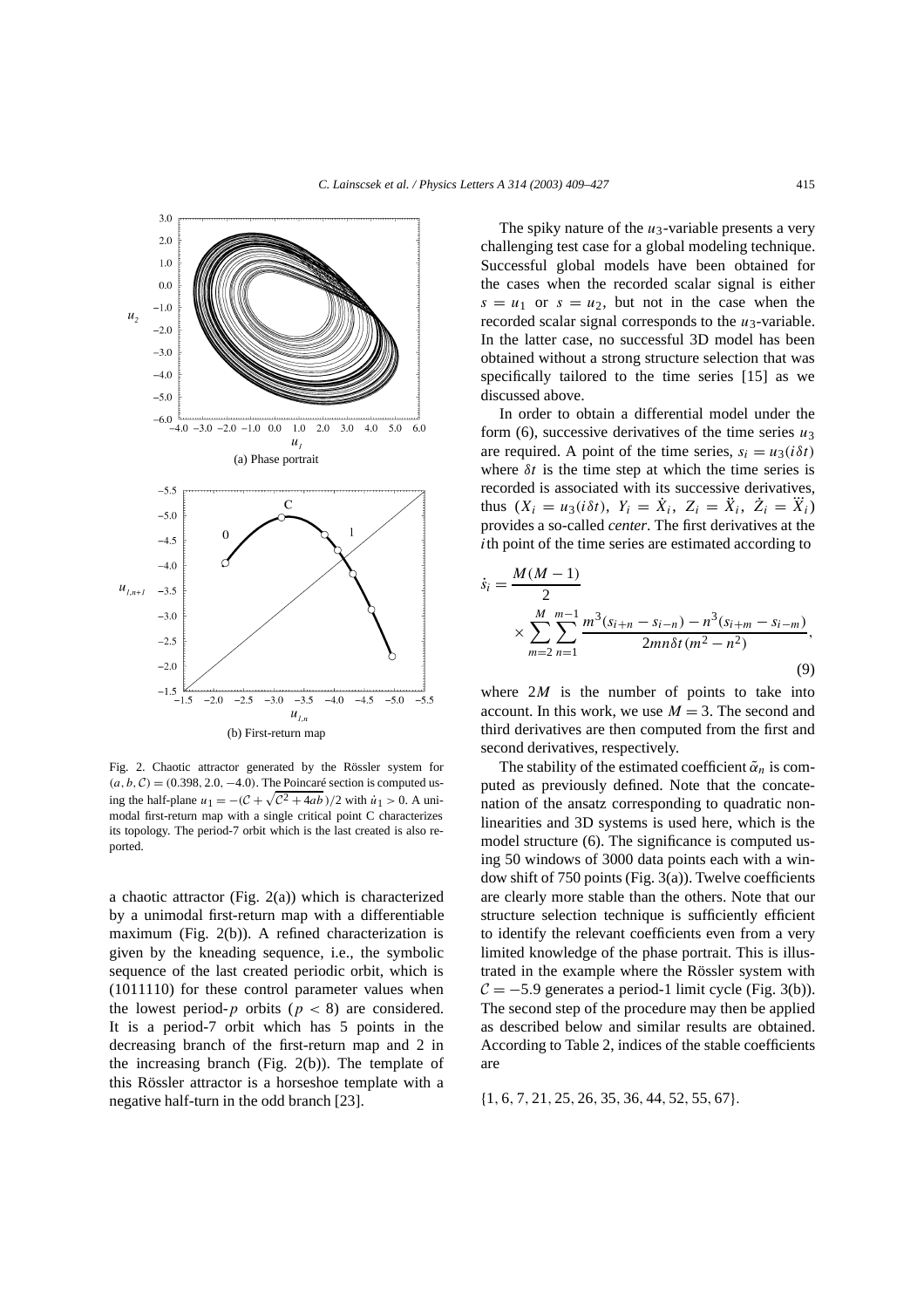

Fig. 3. Logarithm of the significance of the 77 coefficients  $\tilde{\alpha}_n$  of the model (6) with indices as reported in Table 2. They are computed from a chaotic regime (a) and a period-1 limit cycle (b). In both cases, the same twelve coefficients are easily identified.

They refer to the monomials

$$
\left\{1, X, X^2, Y, \frac{Y}{X}, XY, \frac{Y^2}{X^2}, \frac{Y^2}{X}, \frac{Y^3}{X^2}, Z, \frac{Z}{X}, \frac{YZ}{X}\right\},\tag{10}
$$

respectively (Table 2). Only models  $D_{19}$  and  $D_{20}$ contain all these terms.

The estimated differential model from the *u*3 variable of the Rössler system has therefore the structure:

$$
\dot{X} = Y,
$$
\n
$$
\dot{Y} = Z,
$$
\n
$$
\dot{Z} = \alpha_1 + \alpha_6 X + \alpha_7 X^2 + \alpha_{21} Y
$$
\n
$$
+ \alpha_{25} \frac{Y}{X} + \alpha_{26} XY + \alpha_{35} \frac{Y^2}{X^2}
$$
\n
$$
+ \alpha_{36} \frac{Y^2}{X} + \alpha_{44} \frac{Y^3}{X^2}
$$
\n
$$
+ \alpha_{52} Z + \alpha_{55} \frac{Z}{X} + \alpha_{67} \frac{YZ}{X}.
$$
\n(11)

It may be easily confirmed that this structure has in fact the structure of the differential system analytically computed from the *u*3-variable. Rather than using differential model  $D_{19}$  or  $D_{20}$  for estimating the numerical values of coefficients  $\alpha_n$ , we prefer to use the twelve terms form (11): such a small set of coefficients will be helpful to ensure a better accuracy on the estimated coefficients  $\tilde{\alpha}_n$ . In order to do so, 10 000 centers from the time series are randomly chosen under a threshold  $s_t$ . By varying the threshold value  $s_t$ , a plateau on which all the coefficients are fairly constant have been identified, that is for  $s_t \in$ [0*.*4; 1*.*0]. The mean values of the coefficients are estimated over 13 data sets corresponding different threshold  $s_t$  obtained by increasing  $s_t$  over the plateau [0*.*4; 1*.*0] using a step equal to 0.05. The values of the twelve coefficients are reported in Table 3 where the theoretical values  $\alpha_n$  of coefficients are also listed for comparison. The estimated coefficients have values very close to the theoretical ones. Note that the plateau corresponds to the domain of the  $u_3$ -time series where all the maxima are excluded as centers used for estimating the model. This is equivalent to exclude the center for which derivatives are close to zero and not accurately estimated since the dynamics is too fast with respect to the sampling time. More accurate derivatives would require a higher sampling rate but in that case, the derivatives at centers located at small values of  $u_3$  would be damaged by oversampling.

To validate the twelve terms differential model (11), it is integrated. It thus generates a period-7 limit cycle shown in Fig. 4(a). This does not mean that our estimated model is incorrect because a periodic window can often occur close to a chaotic attractor when one control parameter is varied slightly. In our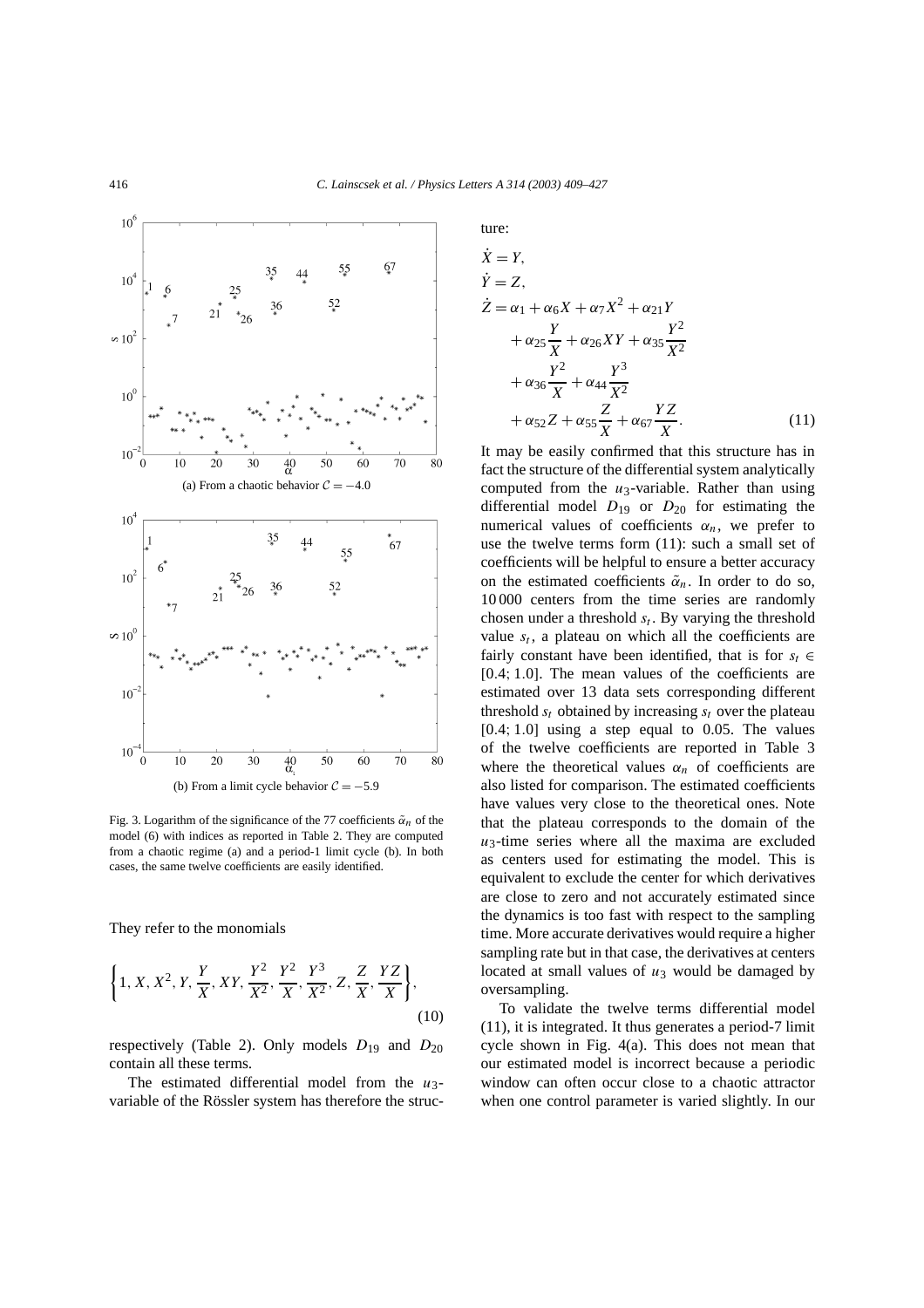Table 2

Monomials of the differential models corresponding to the 26 ansatz reported in Table 1. An 'x' indicates that the monomial is present in the differential model. The gray boxes in the first row indicate the monomials  $\alpha_i$  that are selected by our structure selection technique applied to the time series of the  $s = u_3$  component of the Rössler system. The gray boxes in the table highlight the two differential models  $D_{19}$  and  $D_{20}$ that contain all the relevant monomials

|                |                  |              |                                                                    |             |                         |                |                         |             |                         |                           |             |             |             |             |             | Ansatz      |             |             |             |             |             |             |             |             |             |             |             |
|----------------|------------------|--------------|--------------------------------------------------------------------|-------------|-------------------------|----------------|-------------------------|-------------|-------------------------|---------------------------|-------------|-------------|-------------|-------------|-------------|-------------|-------------|-------------|-------------|-------------|-------------|-------------|-------------|-------------|-------------|-------------|-------------|
|                | Monomial         | $\mathbf{1}$ | 2                                                                  | 3           | $\overline{4}$          | 5 <sup>5</sup> |                         | 6 7 8 9     |                         |                           | 10          | 11          | 12          | 13          | 14          | 15          | 16          | 17          | 18          | 19          | 20          | 21          | 22          | 23          | 24          | 25          | 26          |
| $1\,$          | $\mathbf{1}$     |              | $X$ $X$                                                            |             | $\mathbf{X}=\mathbf{X}$ |                |                         |             |                         |                           | $\mathbf x$ | $\mathbf X$ | $\mathbf X$ | $\mathbf X$ | $\mathbf x$ | $\mathbf X$ | $\mathbf x$ |             |             | $\mathbf X$ | $\mathbf X$ |             |             |             |             |             |             |
| 2              | $1/X^4$          |              |                                                                    |             |                         |                |                         |             |                         |                           |             |             |             |             |             |             |             |             |             | $\mathbf X$ |             |             |             |             |             |             |             |
| 3              | $1/X^3$          |              |                                                                    |             |                         |                |                         |             |                         |                           |             |             |             |             |             |             |             |             |             | $\mathbf X$ | $\mathbf X$ |             |             |             |             |             |             |
| $\overline{4}$ | $1/X^2$          |              |                                                                    |             |                         |                |                         |             |                         |                           |             |             |             |             |             |             |             |             |             | $\mathbf X$ | $\mathbf X$ |             |             |             |             |             |             |
| 5              | 1/X              | $\mathbf X$  |                                                                    |             |                         |                |                         |             |                         |                           |             |             |             |             |             |             |             |             |             | $\mathbf X$ | $\mathbf X$ |             |             |             |             |             |             |
| $\sqrt{6}$     | $\boldsymbol{X}$ | $\mathbf X$  | $\mathbf X$                                                        | $\mathbf X$ | $\mathbf X$             | $\mathbf{x}$   | $\mathbf{X}$            |             |                         |                           | $\mathbf X$ | $\mathbf X$ | $\mathbf X$ | $\mathbf X$ | $\mathbf X$ | $\mathbf X$ | $\mathbf X$ |             |             | $\mathbf X$ | $\mathbf X$ | $\mathbf X$ |             |             | $\mathbf X$ | $\mathbf X$ |             |
| $\sqrt{7}$     | $X^2$            | X            | $\mathbf X$                                                        | $\mathbf X$ | $\mathbf X$             | $\mathbf X$    | $\mathbf X$             |             |                         | $\mathbf X$               | $\mathbf X$ | $\mathbf X$ | $\mathbf X$ | $\mathbf X$ | $\mathbf X$ | $\mathbf X$ | $\mathbf X$ |             |             | $\mathbf X$ | $\mathbf X$ | $\mathbf X$ | X           | $\mathbf X$ | $\mathbf X$ | $\mathbf X$ |             |
| 8              | $X^3$            | $\mathbf X$  | $\mathbf X$                                                        | $\mathbf X$ |                         | $\mathbf X$    | $\mathbf X$             |             |                         |                           | $\mathbf X$ | $\mathbf X$ | $\mathbf X$ | $\mathbf X$ | $\mathbf X$ | $\mathbf X$ | $\mathbf X$ |             |             | $\mathbf X$ | $\mathbf X$ | $\mathbf X$ | X           | $\mathbf X$ | $\mathbf X$ | $\mathbf X$ |             |
| 9              | $\mathfrak{X}^4$ | $\mathbf X$  | $\mathbf X$                                                        |             |                         |                |                         |             | $\mathbf X$             |                           | $\mathbf X$ | $\mathbf X$ | $\mathbf X$ | $\mathbf X$ | $\mathbf X$ | $\mathbf X$ | $\mathbf X$ |             |             | $\mathbf X$ | $\mathbf X$ | $\mathbf X$ | $\mathbf X$ | $\mathbf X$ |             |             |             |
| 10             | $X^5$            | $\mathbf X$  | $\mathbf X$                                                        |             |                         |                |                         |             |                         |                           |             |             |             |             |             |             |             |             |             |             | $\mathbf X$ |             |             |             |             |             |             |
| 11             | $X^6$            | $\mathbf X$  | $\mathbf X$                                                        |             |                         |                |                         |             |                         |                           |             |             |             |             |             |             |             |             |             |             |             |             |             |             |             |             |             |
| 12             | $X^7$            | $\mathbf X$  | $\mathbf{x}$                                                       |             |                         |                |                         |             |                         |                           |             |             |             |             |             |             |             |             |             |             |             |             |             |             |             |             |             |
| 13             | $\mathbb{X}^8$   |              | $\mathbf X$                                                        |             |                         |                |                         |             |                         |                           |             |             |             |             |             |             |             |             |             |             |             |             |             |             |             |             |             |
| 14             | 1/Y              |              |                                                                    | $\mathbf X$ |                         |                |                         |             |                         |                           |             |             |             |             |             |             |             |             |             |             |             |             |             |             |             |             |             |
| 15             | X/Y              |              |                                                                    | $\mathbf X$ |                         |                |                         |             |                         |                           |             |             |             |             |             |             |             |             |             |             |             |             |             |             |             |             |             |
| 16             | $X^2/Y$          |              |                                                                    | $\mathbf X$ |                         |                |                         |             |                         |                           |             |             |             |             |             |             |             |             |             |             |             | $\mathbf X$ |             |             |             |             |             |
| 17             | $X^3/Y$          |              |                                                                    | $\mathbf X$ |                         |                |                         |             |                         |                           |             |             |             |             |             |             |             |             |             |             |             | $\mathbf X$ |             |             |             |             |             |
| 18             | $X^4/Y$          |              |                                                                    | $\mathbf X$ |                         |                |                         |             |                         |                           |             |             |             |             |             |             |             |             |             |             |             | $\mathbf X$ |             |             |             |             |             |
| 19             | $X^5/Y$          |              |                                                                    |             |                         |                |                         |             |                         |                           |             |             |             |             |             |             |             |             |             |             |             | $\mathbf X$ |             |             |             |             |             |
| 20             | $X^6/Y$          |              |                                                                    |             |                         |                |                         |             |                         |                           |             |             |             |             |             |             |             |             |             |             |             | $\mathbf X$ |             |             |             |             |             |
| 21             | Y                |              | $\mathbf{X} \qquad \mathbf{X} \qquad \mathbf{X} \qquad \mathbf{X}$ |             |                         |                |                         |             | $\mathbf{X}=\mathbf{X}$ |                           | $\mathbf X$ | $\mathbf X$ | $\mathbf X$ | $\mathbf X$ | $\mathbf X$ | $\mathbf X$ | $\mathbf X$ | $\mathbf X$ | $\mathbf X$ | $\mathbf X$ | $\mathbf X$ | $\mathbf X$ | $\mathbf X$ | $\mathbf X$ |             |             | X           |
| 22             | $Y/X^4$          |              |                                                                    |             |                         |                |                         |             |                         |                           |             |             |             |             |             |             |             |             |             | $\mathbf X$ |             |             |             |             |             |             |             |
| 23             | $Y/X^3$          |              |                                                                    |             |                         |                |                         |             |                         |                           |             |             |             |             |             |             |             |             |             | $\mathbf X$ | $\mathbf X$ |             |             |             |             |             |             |
| 24             | $Y/X^2$          |              |                                                                    |             |                         |                |                         |             |                         |                           |             |             |             |             |             |             |             |             |             | $\mathbf X$ | $\mathbf X$ |             |             |             |             |             |             |
| $25\,$         | Y/X              | $\mathbf X$  |                                                                    |             |                         | $\mathbf X$    | $\mathbf X$             |             | $\mathbf X$             | $\boldsymbol{\mathrm{X}}$ | $\mathbf X$ | $\mathbf X$ |             |             | $\mathbf X$ | $\mathbf X$ | $\mathbf X$ |             |             | $\mathbf X$ | $\mathbf X$ |             |             |             | $\mathbf X$ |             |             |
| 26             | XΥ               | $\mathbf X$  | $\mathbf X$                                                        | $\mathbf X$ | $\mathbf X$             | $\mathbf X$    | $\mathbf X$             | $\mathbf X$ |                         | $\mathbf X$               | $\mathbf X$ | $\mathbf X$ | $\mathbf X$ | $\mathbf X$ | $\mathbf X$ | $\mathbf X$ | $\mathbf X$ | $\mathbf X$ | $\mathbf X$ | $\mathbf X$ | $\mathbf X$ | $\mathbf X$ |             |             | $\mathbf X$ | $\mathbf X$ | X           |
| 27             | $X^2Y$           | $\mathbf X$  | $\mathbf X$                                                        | $\mathbf X$ |                         | $\mathbf X$    |                         | $\mathbf X$ |                         |                           | $\mathbf X$ | $\mathbf X$ | $\mathbf X$ | $\mathbf X$ | $\mathbf X$ | $\mathbf X$ | $\mathbf X$ | $\mathbf X$ | $\mathbf X$ | $\mathbf X$ | $\mathbf X$ | $\mathbf X$ | $\mathbf X$ | $\mathbf X$ | $\mathbf X$ | $\mathbf X$ | $\mathbf X$ |
| 28             | $X^3Y$           | $\mathbf X$  | $\mathbf X$                                                        |             |                         |                |                         |             |                         |                           |             |             |             |             |             |             |             |             |             |             | $\mathbf X$ |             |             |             |             |             |             |
| 29             | $X^4Y$           | $\mathbf X$  | $\mathbf X$                                                        |             |                         |                |                         |             |                         |                           |             |             |             |             |             |             |             |             |             |             |             |             |             |             |             |             |             |
| 30             | $X^5Y$           |              | $\mathbf X=\mathbf X$                                              |             |                         |                |                         |             |                         |                           |             |             |             |             |             |             |             |             |             |             |             |             |             |             |             |             |             |
| 31             | $X^6Y$           |              | $\mathbf x$                                                        |             |                         |                |                         |             |                         |                           |             |             |             |             |             |             |             |             |             |             |             |             |             |             |             |             |             |
| 32             | $Y^2$            |              | $X$ $X$ $X$ $X$                                                    |             |                         |                |                         |             | $\mathbf{X}=\mathbf{X}$ |                           | $\mathbf X$ |             | $\mathbf X$ | $\mathbf X$ |             | $\mathbf X$ |             | $\mathbf X$ | $\mathbf X$ | $\mathbf X$ | $\mathbf X$ | $\mathbf X$ | $\mathbf X$ | $\mathbf X$ |             |             | X           |
| 33             | $Y^2/X^4$        |              |                                                                    |             |                         |                |                         |             |                         |                           |             |             |             |             |             |             |             |             |             | $\mathbf X$ |             |             |             |             |             |             |             |
| 34             | $Y^2/X^3$        |              |                                                                    |             |                         |                |                         |             |                         |                           |             |             |             |             |             |             |             |             |             | $\mathbf X$ | $\mathbf X$ |             |             |             |             |             |             |
| 35             | $Y^2/X^2$        |              |                                                                    |             |                         |                |                         |             |                         |                           |             |             |             |             |             |             |             |             |             | $\mathbf X$ | $\mathbf X$ |             | $\mathbf X$ | $\mathbf X$ | $\mathbf X$ | $\mathbf X$ |             |
| 36             | $Y^2/X$          | $\mathbf X$  |                                                                    |             |                         |                | $\mathbf{X}=\mathbf{X}$ |             |                         | $\mathbf{X}=\mathbf{X}$   | $\mathbf X$ | $\mathbf X$ |             |             | $\mathbf X$ | $\mathbf X$ | $\mathbf X$ |             |             | $\mathbf X$ | $\mathbf X$ | $\mathbf X$ |             |             | $\mathbf X$ |             |             |
| 37             | $XY^2$           |              | $X$ $X$ $X$                                                        |             |                         |                |                         |             |                         |                           |             |             |             |             |             |             |             |             |             |             | $\mathbf X$ |             |             |             |             |             |             |
| 38             | $X^2Y^2$         | $\mathbf X$  | $\mathbf{x}$                                                       |             |                         |                |                         |             |                         |                           |             |             |             |             |             |             |             |             |             |             |             |             |             |             |             |             |             |
| 39             | $X^3Y^2$         |              | $\mathbf{X}=\mathbf{X}$                                            |             |                         |                |                         |             |                         |                           |             |             |             |             |             |             |             |             |             |             |             |             |             |             |             |             |             |
| 40             | $X^4Y^2$         |              | $\mathbf X$                                                        |             |                         |                |                         |             |                         |                           |             |             |             |             |             |             |             |             |             |             |             |             |             |             |             |             |             |
| 41             | $Y^3$            |              | $X$ $X$ $X$                                                        |             |                         |                |                         |             |                         |                           |             |             |             |             |             |             |             |             |             |             |             |             |             |             |             |             |             |
| 42             | $Y^3/X^4$        |              |                                                                    |             |                         |                |                         |             |                         |                           |             |             |             |             |             |             |             |             |             | $\mathbf X$ |             |             |             |             |             |             |             |
| 43             | $Y^3/X^3$        |              |                                                                    |             |                         |                |                         |             |                         |                           |             |             |             |             |             |             |             |             |             | $\mathbf X$ | $\mathbf X$ |             |             |             |             |             |             |
| 44             | $Y^3/X^2$        |              |                                                                    |             |                         |                |                         |             |                         |                           |             |             |             |             |             |             |             |             |             | $\mathbf X$ | $\mathbf X$ | $\mathbf X$ | $\mathbf X$ | $\mathbf X$ | $\mathbf X$ | $\mathbf X$ |             |
| 45             | $Y^3/X$          | $\mathbf X$  |                                                                    |             |                         |                |                         |             |                         |                           |             |             |             |             |             |             |             |             |             |             | $\mathbf X$ |             |             |             |             |             |             |
| 46             | $XY^3$           | $\mathbf{x}$ | $\mathbf X$                                                        |             |                         |                |                         |             |                         |                           |             |             |             |             |             |             |             |             |             |             |             |             |             |             |             |             |             |
|                |                  |              |                                                                    |             |                         |                |                         |             |                         |                           |             |             |             |             |             |             |             |             |             |             |             |             |             |             |             |             |             |

(*continued on next page*)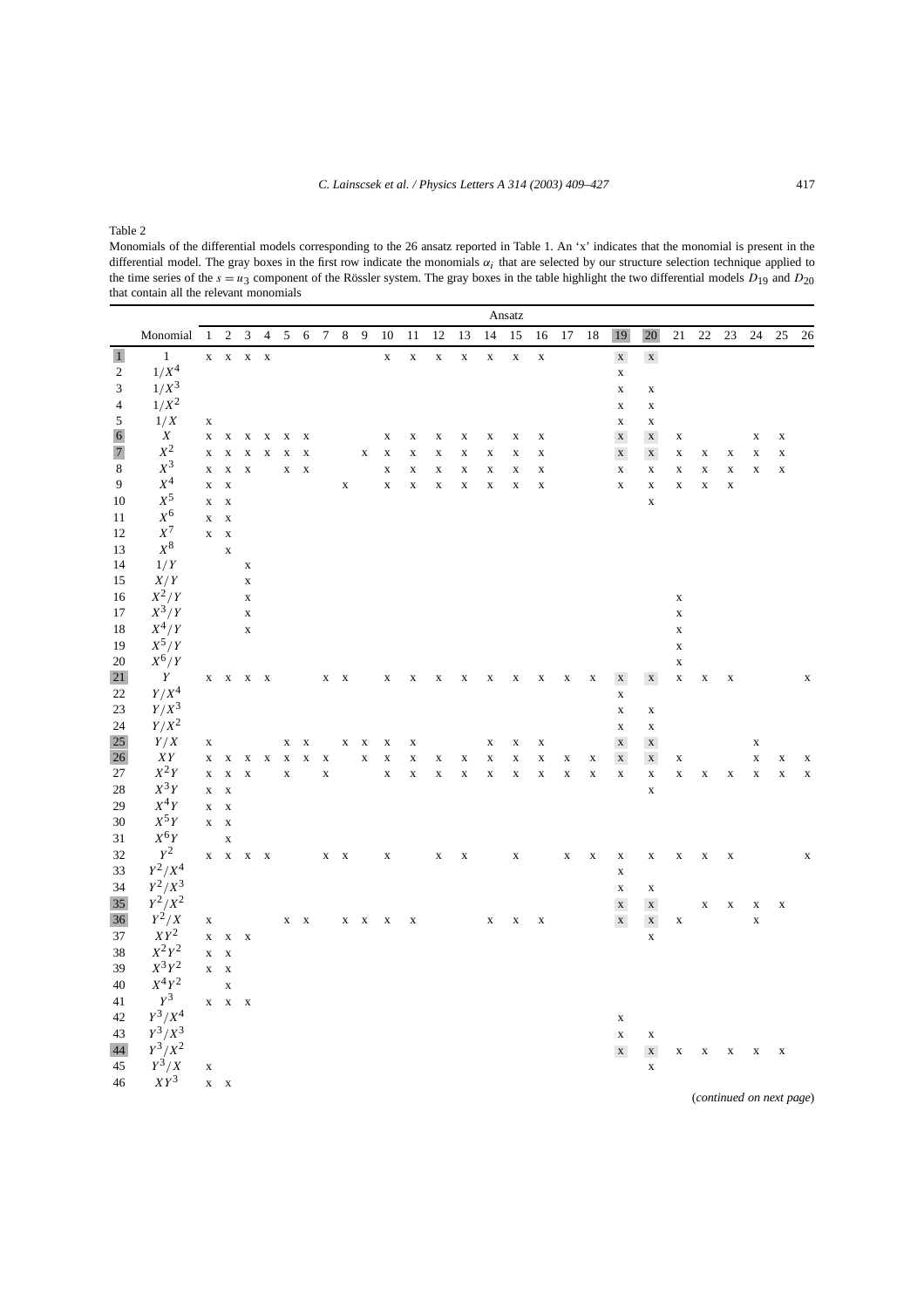Table 2 (*continued*)

|        |                                                       | Ansatz      |                                    |             |                         |  |                         |             |  |             |             |              |              |             |              |             |             |              |              |             |             |             |             |              |              |              |             |
|--------|-------------------------------------------------------|-------------|------------------------------------|-------------|-------------------------|--|-------------------------|-------------|--|-------------|-------------|--------------|--------------|-------------|--------------|-------------|-------------|--------------|--------------|-------------|-------------|-------------|-------------|--------------|--------------|--------------|-------------|
|        | Monomial 1 2 3 4 5 6 7 8 9 10 11 12 13 14 15 16 17 18 |             |                                    |             |                         |  |                         |             |  |             |             |              |              |             |              |             |             |              |              | 19          | 20          | 21          | 22          |              |              | 23 24 25 26  |             |
| 47     | $X^2Y^3$                                              |             | $\mathbf X$                        |             |                         |  |                         |             |  |             |             |              |              |             |              |             |             |              |              |             |             |             |             |              |              |              |             |
| 48     | $Y^4$                                                 |             | $\mathbf X$                        |             |                         |  |                         |             |  |             |             |              |              |             |              |             |             |              |              |             |             |             |             |              |              |              |             |
| 49     | $Y^4/X^4$                                             |             |                                    |             |                         |  |                         |             |  |             |             |              |              |             |              |             |             |              |              | $\mathbf X$ |             |             |             |              |              |              |             |
| 50     | $Y^4/X^3$                                             |             |                                    |             |                         |  |                         |             |  |             |             |              |              |             |              |             |             |              |              |             | $\mathbf X$ |             |             |              |              |              |             |
| 51     | $Y^4/X$                                               | $\mathbf X$ |                                    |             |                         |  |                         |             |  |             |             |              |              |             |              |             |             |              |              |             |             |             |             |              |              |              |             |
| 52     | Z                                                     |             |                                    |             | $X$ $X$ $X$ $X$ $X$ $X$ |  |                         |             |  |             | $X$ $X$ $X$ | $\mathbf{X}$ | $\mathbf{X}$ |             | $X$ $X$ $X$  |             |             | $X$ $X$      | $\mathbf{x}$ | $\mathbf X$ | $\mathbf X$ | $\mathbf X$ |             |              | $\mathbf X$  |              |             |
| 53     | $Z/X^3$                                               |             |                                    |             |                         |  |                         |             |  |             |             |              |              |             |              |             |             |              |              | X           |             |             |             |              |              |              |             |
| 54     | $Z/X^2$                                               |             |                                    |             |                         |  |                         |             |  |             |             |              |              |             |              |             |             |              |              | X           | $\mathbf X$ |             |             |              |              |              |             |
| 55     | Z/X                                                   | $\mathbf X$ |                                    |             |                         |  |                         |             |  |             |             |              |              |             |              |             |             |              |              | $\mathbf X$ | $\mathbf X$ |             | $\mathbf X$ | X            | $\mathbf X$  | X            |             |
| 56     | XZ                                                    |             | $X$ $X$                            |             | $X$ $X$ $X$ $X$         |  |                         |             |  | $X$ $X$ $X$ |             | $\mathbf{X}$ | $\mathbf x$  | $\mathbf x$ | $\mathbf X$  | $\mathbf X$ | $\mathbf X$ | $\mathbf{x}$ | $\mathbf X$  | $\mathbf X$ | $\mathbf X$ | $\mathbf X$ | $\mathbf X$ | $\mathbf X$  | $\mathbf X$  | $\mathbf X$  |             |
| 57     | $X^2Z$                                                |             | $\mathbf{X}=\mathbf{X}$            |             |                         |  |                         |             |  |             |             |              |              |             |              |             |             |              |              |             | $\mathbf X$ |             |             |              |              |              |             |
| 58     | $X^3Z$                                                |             | $\mathbf{X}=\mathbf{X}$            |             |                         |  |                         |             |  |             |             |              |              |             |              |             |             |              |              |             |             |             |             |              |              |              |             |
| 59     | $X^4Z$                                                |             | $\mathbf X$                        |             |                         |  |                         |             |  |             |             |              |              |             |              |             |             |              |              |             |             |             |             |              |              |              |             |
| 60     | Z/Y                                                   |             |                                    | $\mathbf X$ |                         |  |                         | $\mathbf X$ |  |             |             |              |              |             |              |             |             |              |              |             |             |             |             |              |              |              | $\mathbf X$ |
| 61     | XZ/Y                                                  |             |                                    | $\mathbf X$ |                         |  |                         | $\mathbf X$ |  |             |             |              |              |             |              |             |             |              |              |             |             | $\mathbf X$ |             |              |              |              | $\mathbf X$ |
| 62     | $X^2Z/Y$                                              |             |                                    | $\mathbf X$ |                         |  |                         | $\mathbf X$ |  |             |             |              |              |             |              |             |             |              |              |             |             | $\mathbf X$ |             |              |              |              | $\mathbf X$ |
| 63     | $X^3Z/Y$                                              |             |                                    |             |                         |  |                         | X           |  |             |             |              |              |             |              |             |             |              |              |             |             | $\mathbf X$ |             |              |              |              | $\mathbf X$ |
| 64     | ΥZ                                                    |             | $\mathbf{X}=\mathbf{X}-\mathbf{X}$ |             |                         |  |                         |             |  |             |             |              |              |             |              |             |             |              |              |             | $\mathbf X$ |             |             |              |              |              |             |
| 65     | $YZ/X^3$                                              |             |                                    |             |                         |  |                         |             |  |             |             |              |              |             |              |             |             |              |              | $\mathbf X$ |             |             |             |              |              |              |             |
| 66     | $YZ/X^2$                                              |             |                                    |             |                         |  |                         |             |  |             |             |              |              |             |              |             |             |              |              | $\mathbf X$ | $\mathbf X$ |             |             |              |              |              |             |
| 67     | YZ/X                                                  | $\mathbf X$ |                                    |             |                         |  | $\mathbf{X}=\mathbf{X}$ |             |  | $X$ $X$ $X$ |             | $\mathbf{x}$ |              |             | $\mathbf{X}$ | $\mathbf X$ | $\mathbf X$ |              |              | $\mathbf X$ | $\mathbf X$ | $\mathbf X$ | $\mathbf X$ | $\mathbf{x}$ | $\mathbf{x}$ | $\mathbf{X}$ |             |
| 68     | <b>XYZ</b>                                            |             | $\mathbf{X}=\mathbf{X}$            |             |                         |  |                         |             |  |             |             |              |              |             |              |             |             |              |              |             |             |             |             |              |              |              |             |
| 69     | $X^2YZ$                                               |             | $\mathbf X$                        |             |                         |  |                         |             |  |             |             |              |              |             |              |             |             |              |              |             |             |             |             |              |              |              |             |
| 70     | $Y^2Z$                                                |             | $\mathbf X$                        |             |                         |  |                         |             |  |             |             |              |              |             |              |             |             |              |              |             |             |             |             |              |              |              |             |
| $71\,$ | $Y^2Z/X^3$                                            |             |                                    |             |                         |  |                         |             |  |             |             |              |              |             |              |             |             |              |              | $\mathbf X$ |             |             |             |              |              |              |             |
| $72\,$ | $Y^2Z/X^2$                                            |             |                                    |             |                         |  |                         |             |  |             |             |              |              |             |              |             |             |              |              |             | $\mathbf X$ |             |             |              |              |              |             |
| 73     | $Y^2Z/X$                                              | $\mathbf X$ |                                    |             |                         |  |                         |             |  |             |             |              |              |             |              |             |             |              |              |             |             |             |             |              |              |              |             |
| 74     | $Z^2$                                                 |             | $\mathbf X$                        |             |                         |  |                         |             |  |             |             |              |              |             |              |             |             |              |              |             |             |             |             |              |              |              |             |
| 75     | $Z^2/X^2$                                             |             |                                    |             |                         |  |                         |             |  |             |             |              |              |             |              |             |             |              |              | $\mathbf X$ |             |             |             |              |              |              |             |
| 76     | $Z^2/X$                                               | $\mathbf X$ |                                    |             |                         |  |                         |             |  |             |             |              |              |             |              |             |             |              |              |             | $\mathbf X$ |             |             |              |              |              |             |
| 77     | $Z^2/Y$                                               |             |                                    | $\mathbf X$ |                         |  |                         | X           |  |             |             |              |              |             |              |             |             | X            | $\mathbf X$  |             |             | $\mathbf X$ |             |              |              |              | $\mathbf X$ |

#### Table 3

Estimated coefficients of the differential model (11) made of the twelve more stable coefficients. The coefficients are averaged over 13 data sets corresponding to different values of the threshold  $s_t \in [0.4; 1.0]$  sampled at 0.05 increment. Theoretical values  $\alpha_n$  are also reported for comparison

|  | $n \quad 1 \quad 6$ | 7 21 25                                                                                                                                                                                  | 26 | 35 | - 36 |  | 44 52 55 | 67 |
|--|---------------------|------------------------------------------------------------------------------------------------------------------------------------------------------------------------------------------|----|----|------|--|----------|----|
|  |                     | $\alpha_n$ 2.0 -4.0 0.398 -1.0 0.796 -1.0 4.0 -0.398 -2.0 0.398 -2.0 3.0<br>$\tilde{\alpha}_n$ 1.9982 -3.9901 0.3906 -0.9986 0.7944 -1.0043 3.9957 -0.3900 -1.9958 0.3959 -1.9976 2.9965 |    |    |      |  |          |    |

case, a periodic cycle is due to slight departures between the estimated coefficients and the analytical ones (see Table 3). To investigate whether the limit cycle corresponds to a periodic window close to the original chaotic attractor, we slightly increase the first parameter  $\tilde{\alpha}_1$  from 1.9982 to 1.999, which results in a chaotic attractor shown in Fig. 4(b). From its first-return map (Fig. 4(c)), the period-7 limit cycle is encoded by (1011110), which is the same symbolic sequence than the kneading sequence previously identified on the original chaotic attractor (Fig. 2(b)). Moreover, it can be shown that the attractor in Fig. 4(b) is characterized by the same template as the original Rössler system. The obtained model is therefore very close to the original dynamics, but it is built in the phase space spanned by the Lie derivatives  $\mathbb{R}^{3}(X, Y, Z)$  rather than in the original phase space  $\mathbb{R}^{3}(u_{3}, u_{1}, u_{2}).$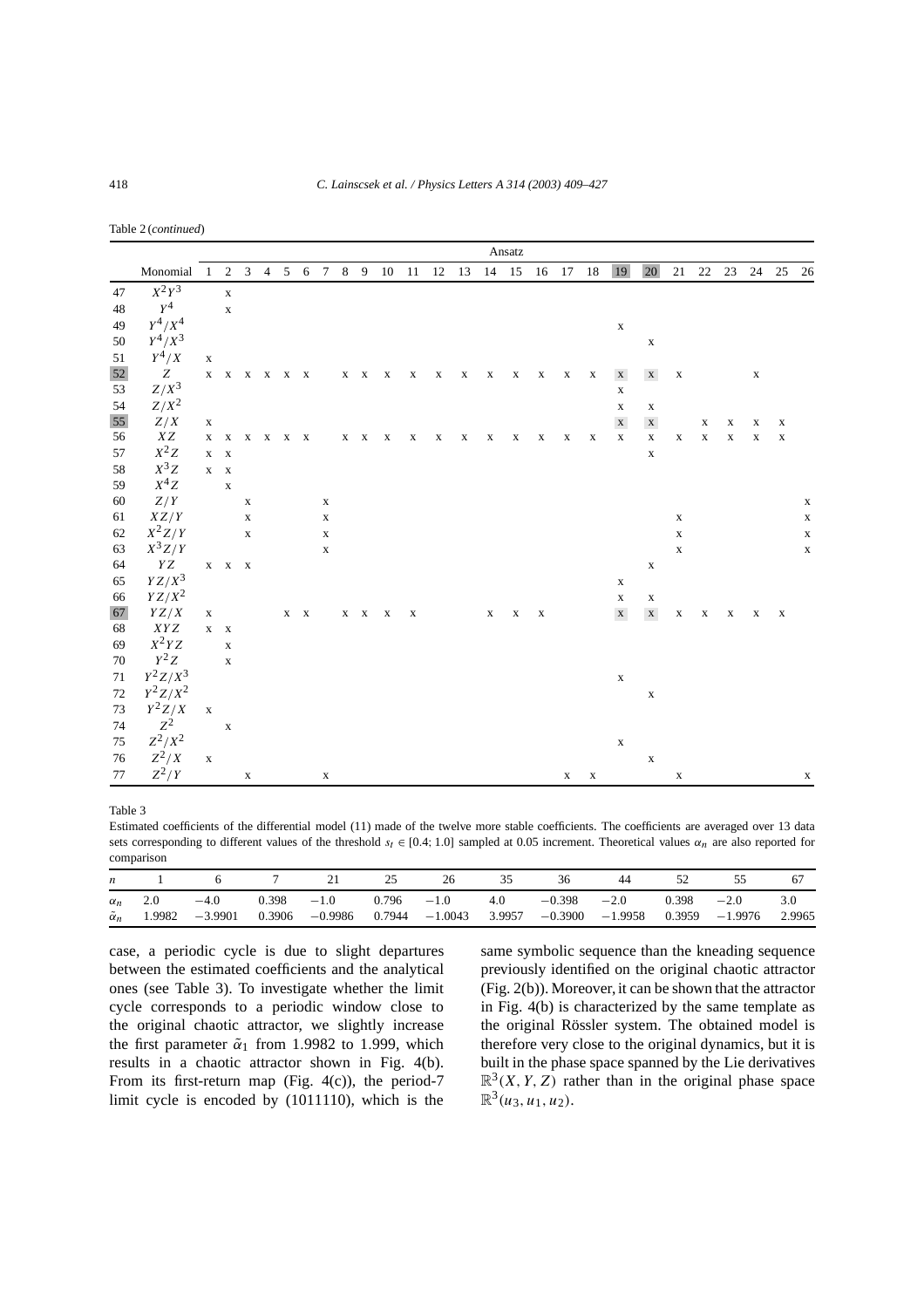

Fig. 4. Phase portraits of the differential model (11) and the differential model for which coefficient  $\tilde{\alpha}_1$  is slightly modified. The first-return map of the latter is also shown. The period-7 limit cycle (symbols "◦" in the first-return map represent the location of the seven periodic point of this orbit) is encoded by the same symbolic sequence than the kneading sequence of the Rössler attractor. The model dynamics is therefore very close to the dynamics of the original Rössler system.

The use of the Ansatz Library allows for significant improvement in the use of the coefficient stability for structure selection and for estimating their values. This improvement is obvious when the structure of the differential model to estimate corresponds to one in the library.

When this is not the case, some transformation on the time series may be applied to handle the situation. This is illustrated briefly in Appendix B for the *u*1 variable of the Rössler system. In this example, the transformation is a simple shift which renders this time series part of the Ansatz Library. However, when such a transformation cannot be found, standard modeling techniques remain applicable as in the case of *y*- and *z*-variable of the Lorenz system.

### **3. Estimating a model in the Ansatz Space**

Our next objective is to obtain a model in the space  $\mathbb{R}^{3}(x, y, z)$  associated with the selected differential model (11). At this stage the transformation  $\varphi$ *i* between the selected differential model (11), that is part of the two general differential models  $D_{19}$ and  $D_{20}$ , and the ansatz  $A_i$  ( $i = 19, 20$ ) is inverted. In order to do this, only the monomials corresponding to the twelve significant coefficients in the models  $\tilde{D}_i$  are taken into account. Using a genetic algorithm based search described in Appendix A, 14 sets of coefficients for ansatz *A*<sup>19</sup> induce the twelve term structure of the differential model  $D_{19}$ . All 14 sets have between 7 and 10 coefficients (the others being equal to zero) and ansatz  $A_{19}$  with all possible coefficients that correspond to the differential model (11) is

$$
\begin{aligned}\n\dot{x} &= a_0 + a_1 x + a_5 x y, \\
\dot{y} &= b_0 + b_1 x + b_2 y + b_6 x z, \\
\dot{z} &= c_0 + c_2 y + c_3 z.\n\end{aligned} \tag{12}
$$

Among the 14 sets, 3 have only 7 terms.

For ansatz  $A_{20}$ , 156 sets of coefficients inducing the twelve term structure of the differential model  $D_{20}$ are found. The 156 sets have between 7 and 12 terms. Among them, 14 sets have 7 terms. Ansatz  $A_{20}$  with all possible coefficients that correspond to the differential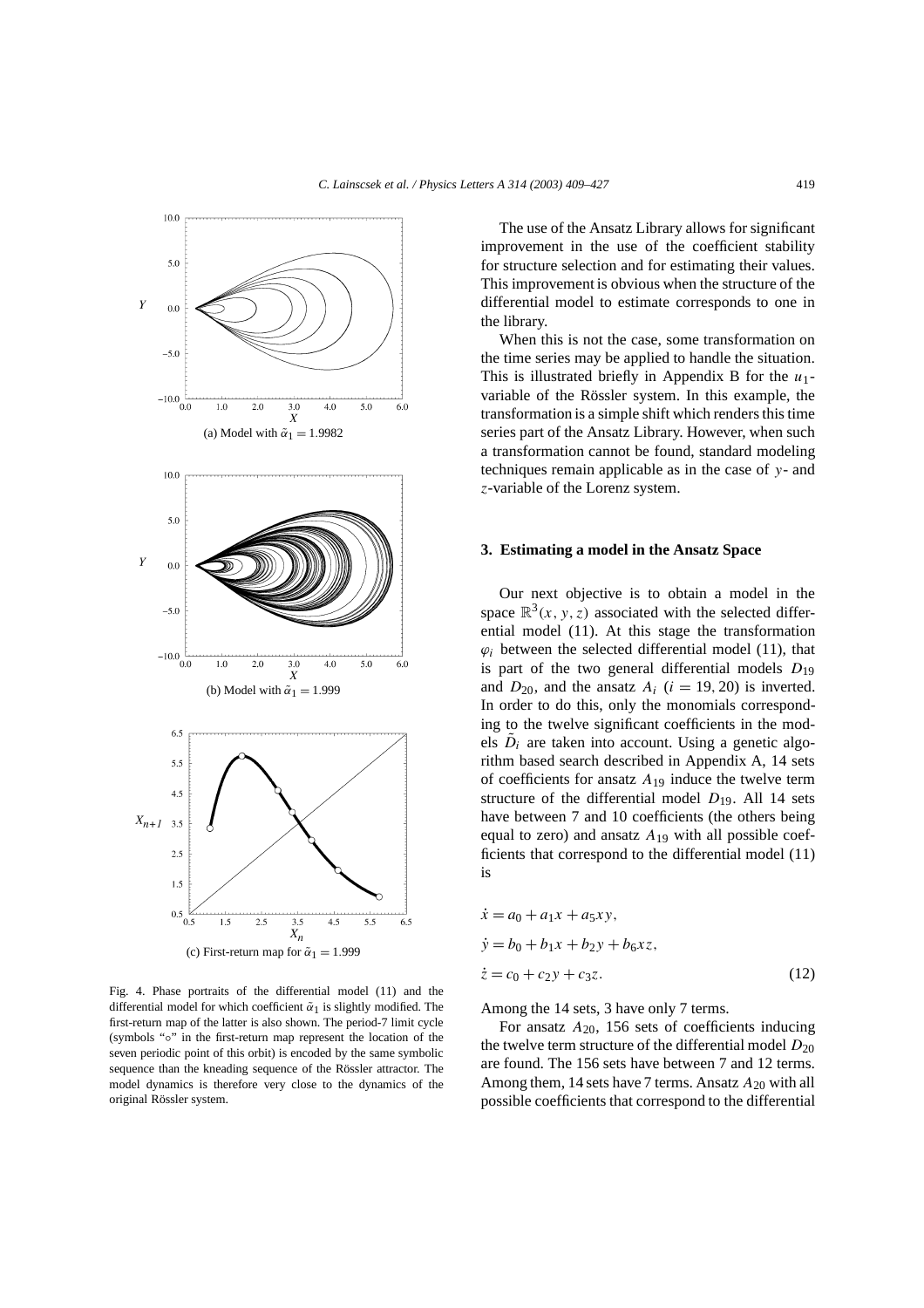model (11) is

$$
\begin{aligned}\n\dot{x} &= a_0 + a_1 x + a_5 x y, \\
\dot{y} &= b_0 + b_1 x + b_2 y + b_3 z, \\
\dot{z} &= c_0 + c_1 x + c_2 y + c_3 z + c_5 x y.\n\end{aligned} \tag{13}
$$

At this stage, we try to select only the terms necessary to capture the underlying dynamics. A seven-term ansatz model which contains the minimum number of terms of all models summarized in Eq. (13) could be sufficient to capture the underlying dynamics represented by our data. We thus first consider only the sets of seven coefficients for the ansatz *A*<sup>19</sup> and *A*20. Obviously, if in the course of the analysis we find that seven terms are not sufficient to obtain a satisfactory ansatz model, sets with a greater number of terms will be considered.

The 3 seven-term models corresponding to *A*<sup>19</sup> and the 14 seven-term models corresponding to  $A_{20}$  lead to 17 sets of nonlinear equations that must be inverted independently in order to obtain a model in the Ansatz Space  $\mathbb{R}^3(x, y, z)$ . Each of these sets of nonlinear equations expresses the relationship between the coefficients  $\tilde{\alpha}_n$  of the differential model and the ansatz coefficients  $\{\tilde{a}_i, \tilde{b}_i, \tilde{c}_k\}$ . The class of transformations associated with the models described by the reducedform (12) for ansatz  $A_{19}$  is given by

$$
\varphi_{A_{19}} = a_0b_2c_3,
$$
\n
$$
\alpha_6 = -a_0b_6c_2 - a_5b_0c_3 + a_1b_2c_3,
$$
\n
$$
\alpha_7 = a_5b_6c_0 - a_1b_6c_2 - a_5b_1c_3,
$$
\n
$$
\alpha_{21} = -a_5b_0 + a_1b_2 - b_2c_3,
$$
\n
$$
\alpha_{25} = 2a_0b_2 + a_0c_3,
$$
\n
$$
\alpha_{26} = b_6c_2,
$$
\n
$$
\alpha_{35} = 3a_0,
$$
\n
$$
\alpha_{36} = -2b_2 - c_3,
$$
\n
$$
\alpha_{44} = -3,
$$
\n
$$
\alpha_{52} = b_2 + c_3,
$$
\n
$$
\alpha_{55} = -a_0,
$$
\n
$$
\alpha_{67} = 4.
$$

Similarly, the class of transformations associated with the ansatz models described by the reduced-form (13) for ansatz  $A_{20}$  is given by

$$
\alpha_1 = -a_0b_3c_2 + a_0b_2c_3,
$$
\n
$$
\alpha_6 = a_5b_3c_0 - a_1b_3c_2 - a_5b_0c_3
$$
\n
$$
+ a_1b_2c_3 - a_0b_3c_5,
$$
\n
$$
\alpha_7 = a_5b_3c_1 - a_5b_1c_3 - a_1b_3c_5,
$$
\n
$$
\alpha_{21} = b_3c_2 - b_2c_3,
$$
\n
$$
\alpha_{25} = a_0b_2 + a_0c_3,
$$
\n
$$
\alpha_{26} = a_5b_1 + b_3c_5,
$$
\n
$$
\alpha_{36} = -b_2 - c_3,
$$
\n
$$
\alpha_{44} = -2,
$$
\n
$$
\alpha_{52} = b_2 + c_3,
$$
\n
$$
\alpha_{55} = -a_0,
$$
\n
$$
\alpha_{67} = 3.
$$

In Eqs. (14) and (15) the additional equations  $0 = f_m(a_i, b_i, c_k)$  with  $m = 1, 2, ..., 77$  and  $m \neq$ {1*,* 6*,* 7*,* 21*,* 25*,* 26*,* 35*,* 36*,* 44*,* 52*,* 55*,* 67} are not listed since the vanishing coefficients  $(a_i, b_j, c_k)$  make the functions  $f_m(a_i, b_i, c_k)$  zero. These equations therefore do not provide any additional information and can be excluded.

The transformations (14) and (15) are inverted using a genetic algorithm described in Appendix A. Such an algorithm provides an efficient way to solve a numerically ill-conditioned problem. Depending on the number of terms involved in the models, the problems may be over-determined or under-determined for some  $\{\tilde{a}_i, \tilde{b}_i, \tilde{c}_k\}$ . Such optimization problems tend to have many local minima and only a global search procedure such as a genetic algorithm allows to find the global minimum. The algorithm here proposed may also be used for a larger set of equations. Among other optimization criteria, the genetic algorithm is set up to reject models which are numerically unstable during integration. This is done by integrating the candidate models from a set of 10 randomly chosen initial conditions over 5000 integration steps. The model is rejected when none of this 10 integration remains within the interval  $[-10^4; 10^4]$ .

The genetic algorithm is set to minimize the least square error  $\rho$  as defined in Eq. (A.1) in order to invert the transformations  $\varphi_{19}$  and  $\varphi_{20}$  for the different sets of  $\alpha_i$  corresponding to different thresholds  $s_t$ . We use a two step procedure. The first run of the genetic algorithm is used to separate the potentially good models from those producing a large misfit error. In this run the population is set to a small size and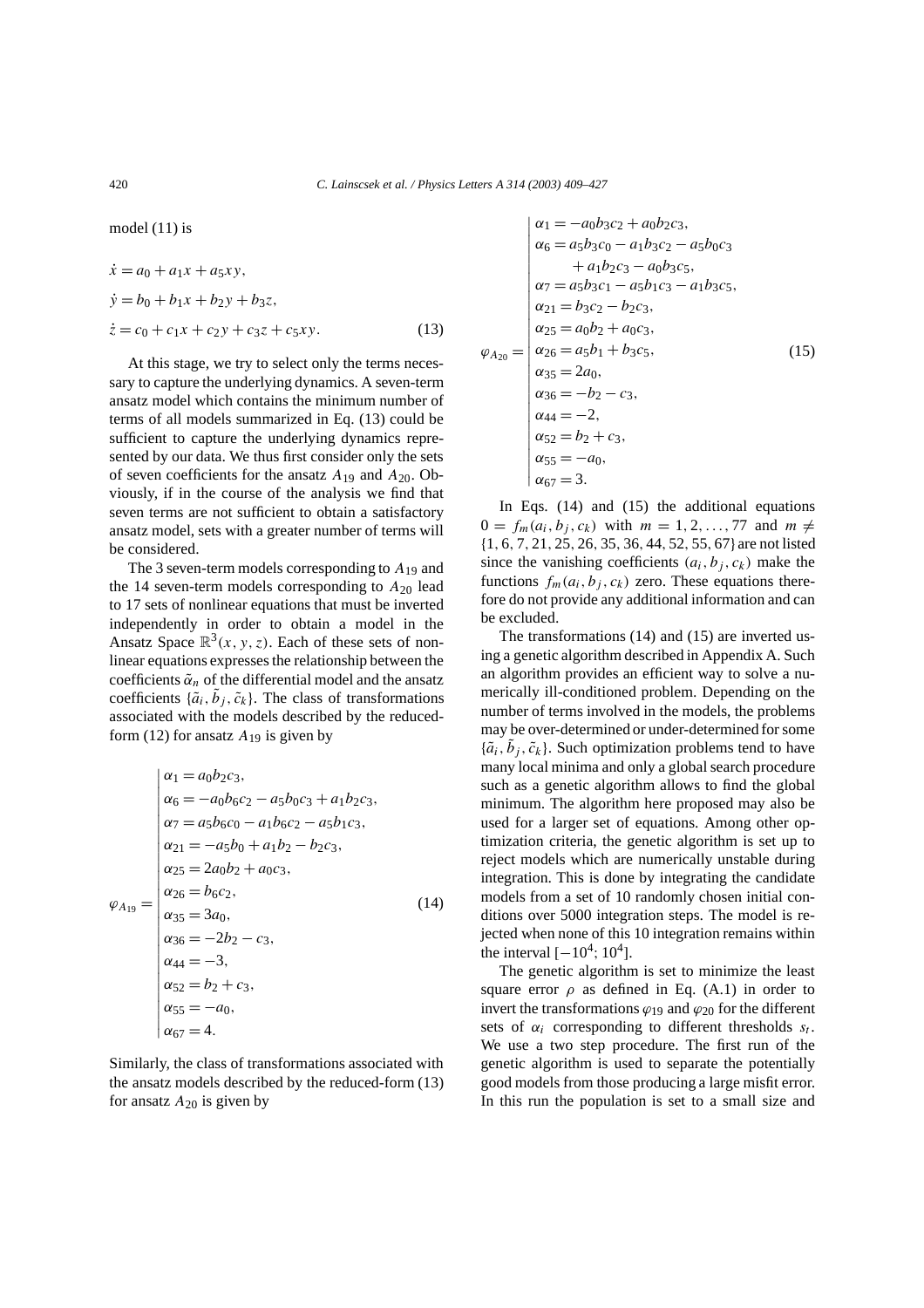no absolute convergence to the global minimum in the solution space is sought.

In the case of the differential models  $\tilde{D}_{19}$ , the coefficients  $\tilde{\alpha}_{44}$  and  $\tilde{\alpha}_{67}$  are estimated by the algorithm to be equal to −1*.*9958 and 2*.*9965, respectively. These values are significantly different from the values of  $-3$ and 4 for these terms given in (14). Consequently, we can see that the misfit error will always remain large and therefore ansatz *A*<sup>19</sup> is rejected from further consideration.

In the case of the differential models  $\bar{D}_{20}$ , the least square errors distribution for the 14 seven-term sets of coefficients is shown in Fig. 5. Observe that out of the 14 sets, three produce significantly lower residuals. The significant gap in the residual values serves as a preselection criterion and we limit our investigation to these three possible reduced forms from ansatz  $A_{20}$ which are

$$
\mathcal{M}_6: \begin{cases} \dot{x} = a_0 + a_5 xy, \\ \dot{y} = b_1 x + b_3 z, \\ \dot{z} = c_0 + c_2 y + c_3 z, \end{cases}
$$
(16)

$$
\mathcal{M}_{10}: \begin{cases} \dot{x} = a_0 + a_1 x + a_5 x y, \\ \dot{y} = b_1 x + b_3 z, \end{cases}
$$
(17)

$$
\begin{cases}\n\dot{z} = c_2 y + c_3 z, \\
\dot{z} = c_2 y + c_3 z,\n\end{cases}
$$
\n
$$
M_{11}: \begin{cases}\n\dot{x} = a_0 + a_5 x y, \\
\dot{y} = b_0 + b_1 x + b_3 z,\n\end{cases}
$$
\n(18)

 $\dot{z} = c_2 y + c_3 z.$ 

The coefficients  $\tilde{a}_i$ ,  $\tilde{b}_j$ ,  $\tilde{c}_k$  in these models are found by performing the second genetic algorithm run. The following implementation features are utilized in the second run. The algorithm is initialized using the half of the numerically obtained coefficients from the first step that corresponds to the smallest residuals. In the subsequent iteration the values for the  $a_i, b_j, c_k$  that are near those values found in the previous iteration are designed to be preferred by the genetic algorithm. For example, if the different values for coefficient  $a_0$  are between 1*.*23 and 2*.*58 after the first iteration, values within these limits will have a greater survival rate in the second iteration. The algorithm also incorporates the Newton method to speed up convergence as described in Appendix A. Using this implementation, we obtain the coefficients  $\tilde{a}_i$ ,  $\tilde{b}_k$ ,  $\tilde{c}_l$  for the models shown in Table 4. These three models generate chaotic attractors (Fig. 6) which are equivalent as proved below.

Note that model  $\mathcal{M}_{10}$  has the exact same structure of the original Rössler system (Eq. (8)). We show next that all three seven term models are related through a transformation which leaves the dynamics unchanged. First, we observe that from *ϕ*<sup>20</sup> one can determine



Fig. 5. Logarithm of the residuals (*ρ*) (see Eq. (A.1)) of the **first** run of the genetic algorithm for the 14 sets of coefficients for ansatz  $\tilde{A}_{20}$ . Each points correspond to the global error computed for a given value of the threshold *st* .

Table 4

Estimated coefficients for the 3 models obtained by inverting the transformation  $\varphi_{20}$  using the genetic algorithm. Model  $\mathcal{M}_{10}$  has the exact structure of the original Rössler system (Eq. (8)). Models  $\mathcal{M}_6$  and  $\mathcal{M}_{11}$  are shown to be alternative representations of the Rössler system

| Coefficient    | Rössler system | Model $\mathcal{M}_6$    | Model $\mathcal{M}_{10}$ | Model $\mathcal{M}_{11}$ |
|----------------|----------------|--------------------------|--------------------------|--------------------------|
| $a_0$          | 2.000          | 1.998                    | 1.998                    | 1.998                    |
| $a_1$          | $-4.000$       | $\cdot$                  | $-3.992$                 | ٠                        |
| $a_5$          | 1.000          | 0.401                    | 0.264                    | 1.305                    |
| b <sub>0</sub> | $\cdot$        | $\overline{\phantom{a}}$ | $\bullet$                | 7.741                    |
| b <sub>1</sub> | $-1.000$       | $-2.509$                 | $-3.808$                 | $-0.768$                 |
| $b_3$          | $-1.000$       | 2.271                    | 0.337                    | $-2.660$                 |
| $c_0$          | $\bullet$      | $-4.381$                 |                          | $\bullet$                |
| c <sub>2</sub> | 1.000          | $-0.440$                 | $-2.966$                 | 0.376                    |
| $c_3$          | 0.398          | 0.395                    | 0.395                    | 0.395                    |
|                |                |                          |                          |                          |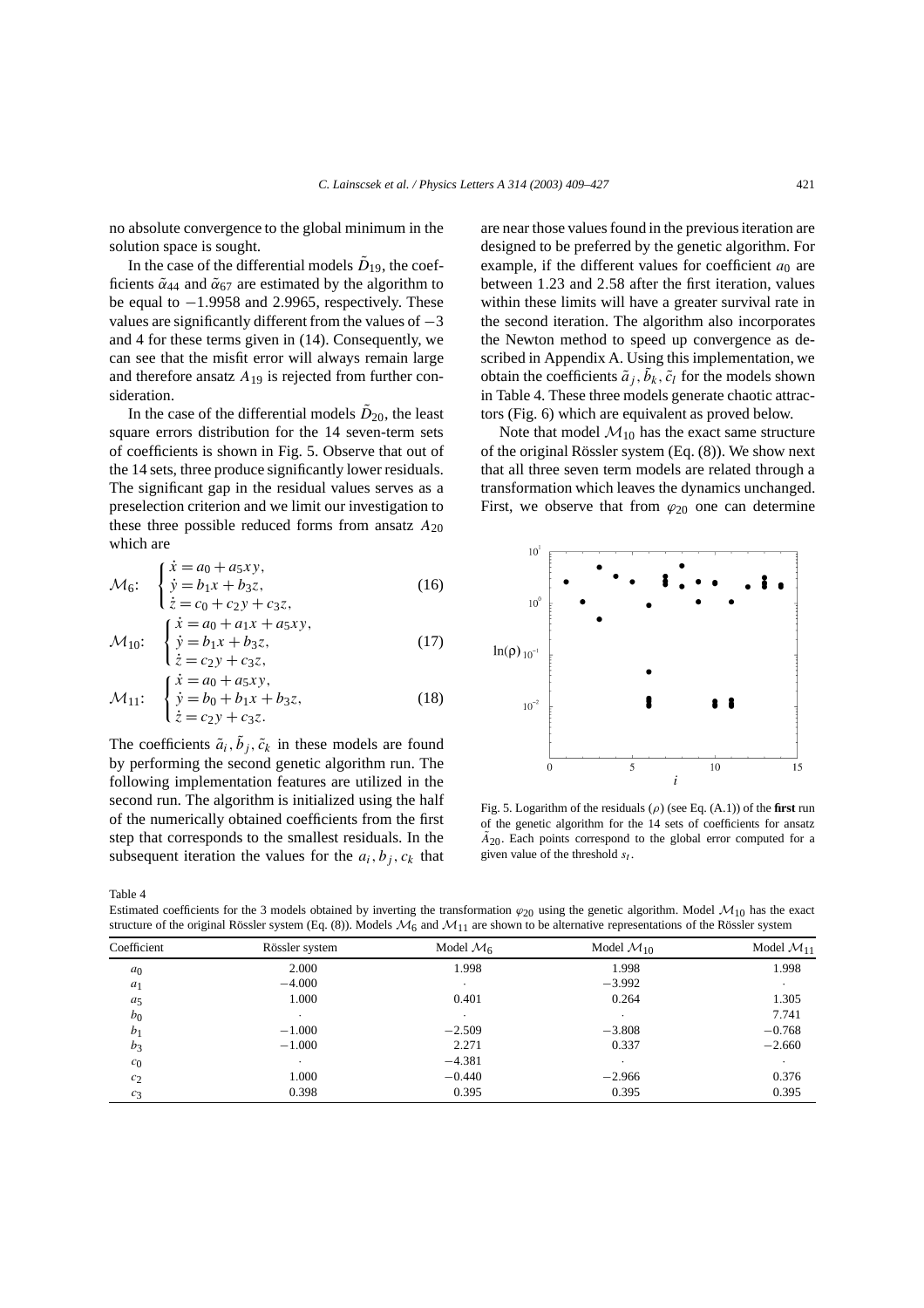

Fig. 6. Phase portraits associated with the three ansatz models. Plane projection in the *yz*-plane are shown.

only the products  $b_3c_2 = -1$  and  $a_5b_1 = -1$ . In other words, one of these coefficients may be arbitrarily fixed until the second is chosen in order to satisfy a constant product. Such indetermination corresponds in fact to a rescaling of the *y* and *z* variables. When the coordinate transformation  $(x, y, z) \mapsto (x, m\tilde{y} +$  $n, j\overline{z} + k$  is applied to the original Rössler system

$$
((x, y, z) = (u_3, u_1, u_2) \text{ in Eq. (8)})
$$
  
\n
$$
\dot{x} = b + Cx + xy,
$$
  
\n
$$
\dot{y} = -x - z,
$$
  
\n
$$
\dot{y} = y + az,
$$
  
\n
$$
\dot{x} = a_0 + (a_1 + na_5)x + ma_5x\tilde{y}
$$
  
\n
$$
= \tilde{a}_0 + \tilde{a}_1x + \tilde{a}_5x\tilde{y},
$$
  
\n
$$
\dot{y} = \frac{kb_3}{m} + \frac{b_1}{m}x + \frac{jb_3}{m}\tilde{z}
$$
  
\n
$$
= \tilde{b}_0 + \tilde{b}_1x + \tilde{b}_3\tilde{z},
$$
  
\n
$$
\dot{z} = \frac{nc_2 + kc_3}{j} + \frac{mc_2}{j}\tilde{y} + c_3\tilde{z}
$$
  
\n
$$
= \tilde{c}_0 + \tilde{c}_2\tilde{y} + \tilde{c}_3\tilde{z}.
$$
  
\n(20)

The parameters  $m$  and  $j$  in Eq. (20) are scaling parameters for the *y* and *z* coordinates. Depending on how the parameters *n* and *k* are chosen, different models with more than seven terms can also be obtained (see Table 5). The time evolution of these numerically integrated models is identical up to the scalings and displacements  $y = m\tilde{y} + n$  and  $z = j\tilde{z} +$ *k* when using the initial conditions  $(x_0, \frac{y_0 - n}{m}, \frac{z_0 - k}{j})$ *<sup>j</sup> )*. Thus, through this analytic transformation we identify five additional models besides the three models which we found computationally.

All eight models are dynamically equivalent to the original Rössler system and the five additional models containing either 8 or 9 terms could have been also obtained numerically by running the genetic algorithm on all 156 possible sets of coefficients for *A*20. Note, that all 156 possible sets lead to the same differential model, but only the eight sets listed in Table 5 have the same values for the coefficients  $\alpha_i$  which makes the identification of these alternative representations possible.

In fact, there exists an infinite number of models that produce the same time series. These models can be written as a generalization of Eq. (20),

$$
\begin{aligned}\n\dot{x} &= \tilde{a}_0 + \tilde{a}_1 x + \tilde{a}_5 x \Phi_y, \\
\dot{\Phi}_y &= \tilde{b}_1 x + \tilde{b}_3 \Phi_z, \\
\dot{\Phi}_z &= \tilde{c}_2 \Phi_y + \tilde{c}_3 \Phi_z,\n\end{aligned}
$$
\n(21)

where  $\Phi_y = \Phi_y(y, z)$  and  $\Phi_z = \Phi_z(y, z)$  are independent generic functions of the unobserved state variables. Therefore, reconstruction of dynamical systems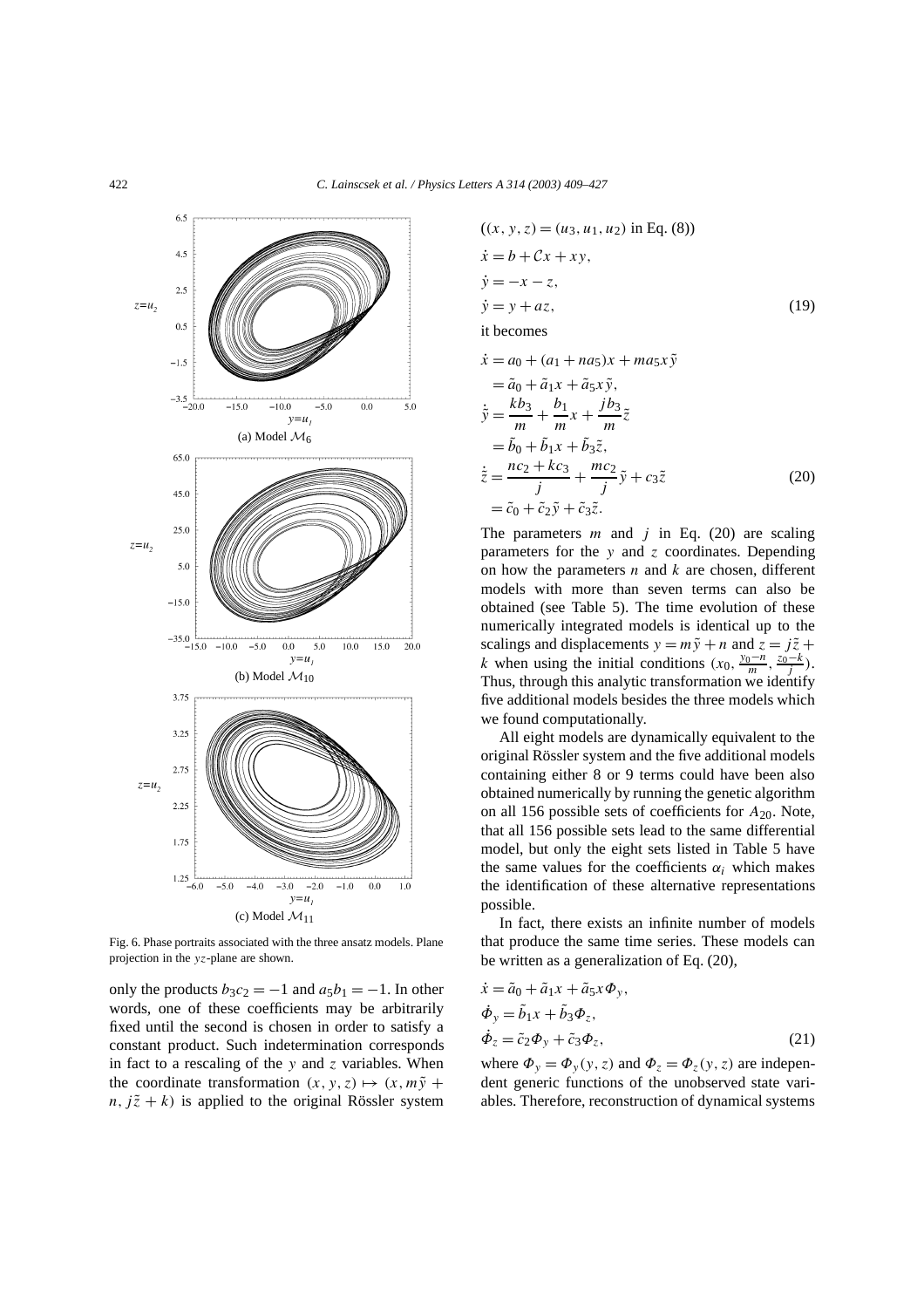|                  | $\mathcal{M}_6$        | $\mathcal{M}_{10}$ | $M_{11}$               |                                  | 8-term models                   |                            |                                  | 9-term models                                                       |
|------------------|------------------------|--------------------|------------------------|----------------------------------|---------------------------------|----------------------------|----------------------------------|---------------------------------------------------------------------|
| $\boldsymbol{n}$ | $-\frac{a_1}{a_5} = 4$ | $\theta$           | $-\frac{a_1}{a_5} = 4$ | $-\frac{a_1}{a_5}$<br>$=4$       | $\neq -\frac{a_1}{a_5}, \neq 0$ | $\neq 0, \neq 4$           | $\Omega$                         |                                                                     |
| $\boldsymbol{k}$ | $\boldsymbol{0}$       | $\mathbf{0}$       | $-\frac{nc_2}{c_3}$    | $\neq 0, \neq -\frac{nc_2}{c_3}$ | $\overline{0}$                  | $-\frac{nc_2}{c_3}$        | $\neq 0, \neq -\frac{nc_2}{c_3}$ | $\neq -\frac{a_1}{a_5}, \neq 0$<br>$\neq 0, \neq -\frac{nc_2}{c_3}$ |
| a <sub>0</sub>   | $\overline{c}$         | $\mathfrak{D}$     | $\overline{c}$         |                                  |                                 | $\mathfrak{D}$             |                                  |                                                                     |
| $a_1 + na_5$     |                        | -4                 |                        |                                  | $-4+n$                          | $-4+n$                     | -4                               | $-4+n$                                                              |
| ma <sub>5</sub>  | $\boldsymbol{m}$       | $\boldsymbol{m}$   | $\boldsymbol{m}$       | $\boldsymbol{m}$                 | $\boldsymbol{m}$                | $\boldsymbol{m}$           | $\boldsymbol{m}$                 | $\boldsymbol{m}$                                                    |
| $rac{kb_3}{m}$   |                        |                    | 0.398m                 | $\boldsymbol{m}$                 |                                 | $\boldsymbol{n}$<br>0.398m | $\mathfrak{m}$                   | $-\frac{k}{m}$                                                      |
| $rac{b_1}{m}$    | $\boldsymbol{m}$       | $\boldsymbol{m}$   | $-\frac{1}{m}$         | $\boldsymbol{m}$                 | $\boldsymbol{m}$                | $\frac{1}{m}$              | $\overline{m}$                   | $\boldsymbol{m}$                                                    |
| $\frac{jb_3}{m}$ | $\frac{1}{m}$          | $\frac{1}{m}$      | $\overline{m}$         | m                                | $\frac{m}{m}$                   | $\frac{1}{m}$              | $\overline{m}$                   | $\overline{m}$                                                      |
| $nc_2+kc_3$      |                        |                    |                        | $4 + 0.398k$                     | <u>n</u>                        |                            | 0.398k                           | $n+0.398k$                                                          |
| $\frac{mc_2}{i}$ | $\frac{m}{i}$          | $\frac{m}{2}$      | $\frac{m}{i}$          | ņ                                | $\frac{m}{i}$                   | $\frac{m}{i}$              | $\frac{m}{i}$                    | $\frac{m}{i}$                                                       |
| $c_3$            | 0.398                  | 0.398              | 0.398                  | 0.398                            | 0.398                           | 0.398                      | 0.398                            | 0.398                                                               |

Table 5 Ansatz models of Eq. (20) that are equivalent to the original Rössler system

from a single time series is only possible in a space spanned by the time series itself and independent functions of the unobserved state variables. General results on such a class of models are postponed for future works.

# **4. Conclusion**

Using a global modeling technique based on an Ansatz Library introduced in [7], a global model in the differential space and a model in the space associated with the chosen ansatz have been obtained from a scalar time series of the third coordinate of the Rössler system. The eight identified models are dynamically equivalent and three of the models are minimum term models containing seven terms only. These are the first models ever obtained for such a time series in 3D space without a prior knowledge on the structure of the model. Moreover, all spurious terms have been removed by a structure selection technique. Another important aspect of this technique is that a general class of model forms which capture the underlying dynamics can be identified.

## **Acknowledgements**

C. Lainscsek and I. Gorodnitsky are supported by the NSF grant IIS-0082119. C. Lainscsek and C. Letellier wish to thank the AMADEUS program and F. Schürrer for encouraging this work.

# **Appendix A. Solving a system of nonlinear algebraic equations using a combined global and local search procedure**

For finding the model in the Ansatz Space from a differential model, we need to solve a system of under- and simultaneously overdetermined nonlinear algebraic equations. This problem is solved by using combined global and local optimization procedures. The global search is performed with a Genetic Algorithm (GA) while the local search is realized by a Newton method as implemented in MATLAB.

A GA [24,25] is a global search algorithm that is based on natural genetics. A given problem is encoded as an array (population) of artificial strings (chromosomes). In the cases considered here where an optimization problem has to be solved, the guesses for possible solutions of a model are in the Ansatz Space. In our case, the chromosomes are strings of 1's and 0's. The GA manipulates this representation of the solution, but not the solution itself. A criterion for discriminating good from bad solutions according to the relative fitness of these solutions must be defined. This will be used to guide the evolution for future generations. The mean-square residual is here used as discrimination criterion.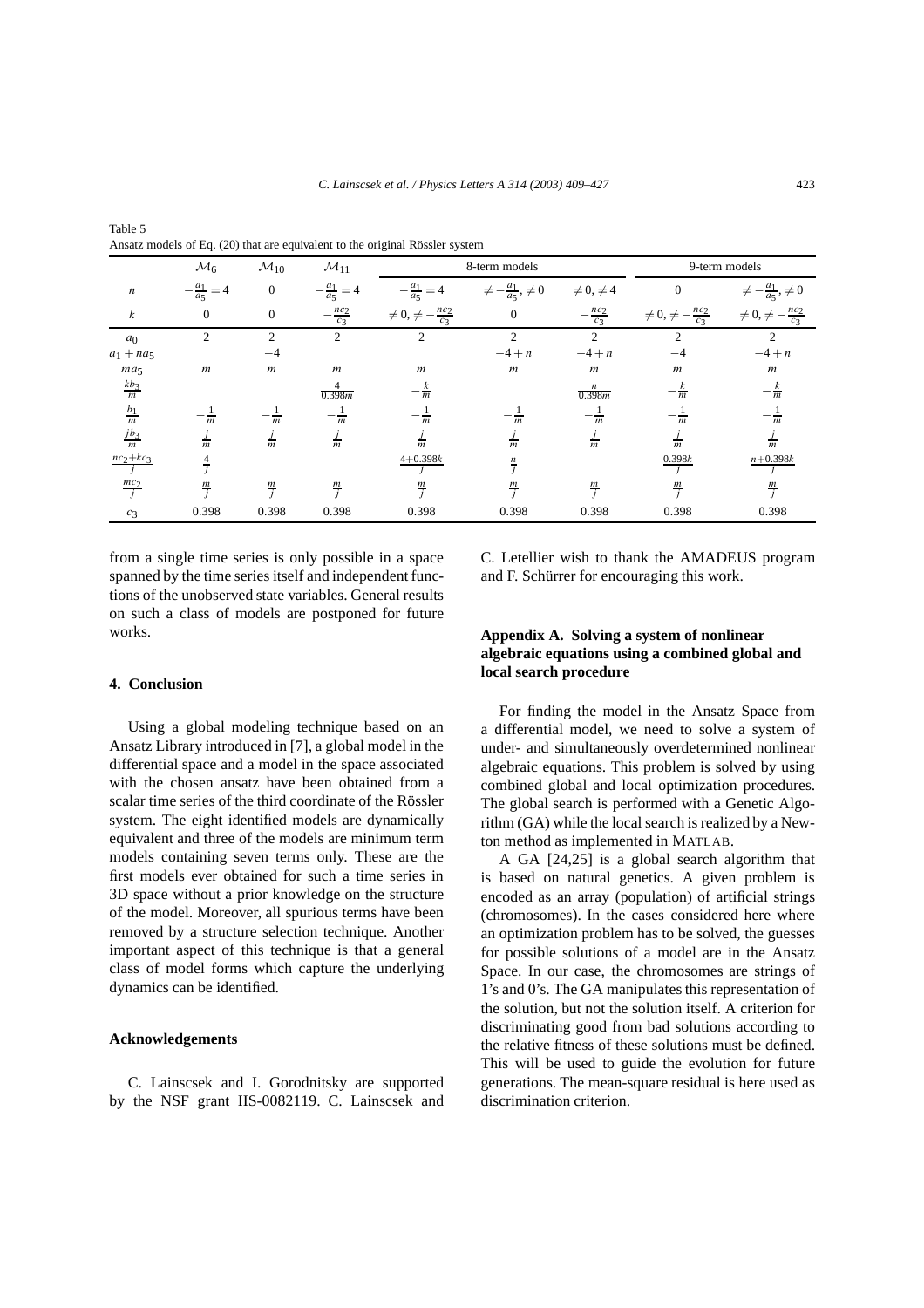After having encoded the problem in a chromosomal manner and having found a discrimination strategy for good solutions, an initial population of encoded solutions has to be created. This is accomplished by using a generator of random numbers without any prior knowledge of possibly good solutions. The initial population is in fact a set of random guesses for the optimal solution.

The evolution of this initial population towards later generations is obtained by applying genetic operators in an iterative process. The most common genetic operators are (1) selection, (2) recombination, (3) mutation, (4) elitism, and (5) junk [24,25]. Selection allocates greater survival for better individuals. Better solutions are preferred to worse ones. Additional new, possibly better individuals not present in the original population may be created via recombination and mutation. Recombination combines parental traits (bits) in a novel manner to form a better offspring. Mutation on the other hand modifies a single individual. It is a random walk in the neighborhood of a particular solution. Elitism guarantees that good solutions survive. By introducing junk, randomly generated individuals, into the new generation new blood is also introduced. Such a process helps to find the global minimum.

A sketch of our method can be found in Fig. 7. The color and shape notation is as follows. Round boxes correspond to genetic operators. Light boxes represent operations in the encoded binary space while dark boxes are connected to operations in the decimal parameter space. The one black box represents the local search part. The levels in the flow-chart indicated in Fig. 7 by circled boxes are described below.

1. An initial generation of  $P_s = 600$  individuals, which are possible candidates for a solution of our problem, is generated using a random number generator. For the rest of the loop it is set to  $P_s = 100$ . The population size  $P_s$  is a critical parameter for running a GA. If it is chosen too small, no convergence in a reasonable time can be expected. If it is too big, the computations will slow down and each loop will take too long. To take this into account, the population size in our genetic algorithm will be dynamic. If big changes can be yielded from generation to generation, the number can be smaller than when the solution is trapped in a possible local minimum.



Fig. 7. Flow chart for solving a system of nonlinear algebraic equations using a GA (global search) combined with a Newton method (local optimization).

We also use another trick to keep the population size small. We let the GA run for each set of differential model coefficients  $\alpha_n$ 's. Due to the range of the threshold  $s_t$  over which a plateau is observed, 13 different sets of coefficients are identified. Each of these GAs yield another solution, since the coefficients were computed from different parts of the set of data points. From these solutions we select the models with a significantly lower error and use them to determine coefficient range on which a second run of the GA will be performed. That means that the GA uses, for instance, values between 1*.*6 and 2*.*5 for coefficients  $a_0$  during the second run. It turns out that some coefficients converge immediately to very small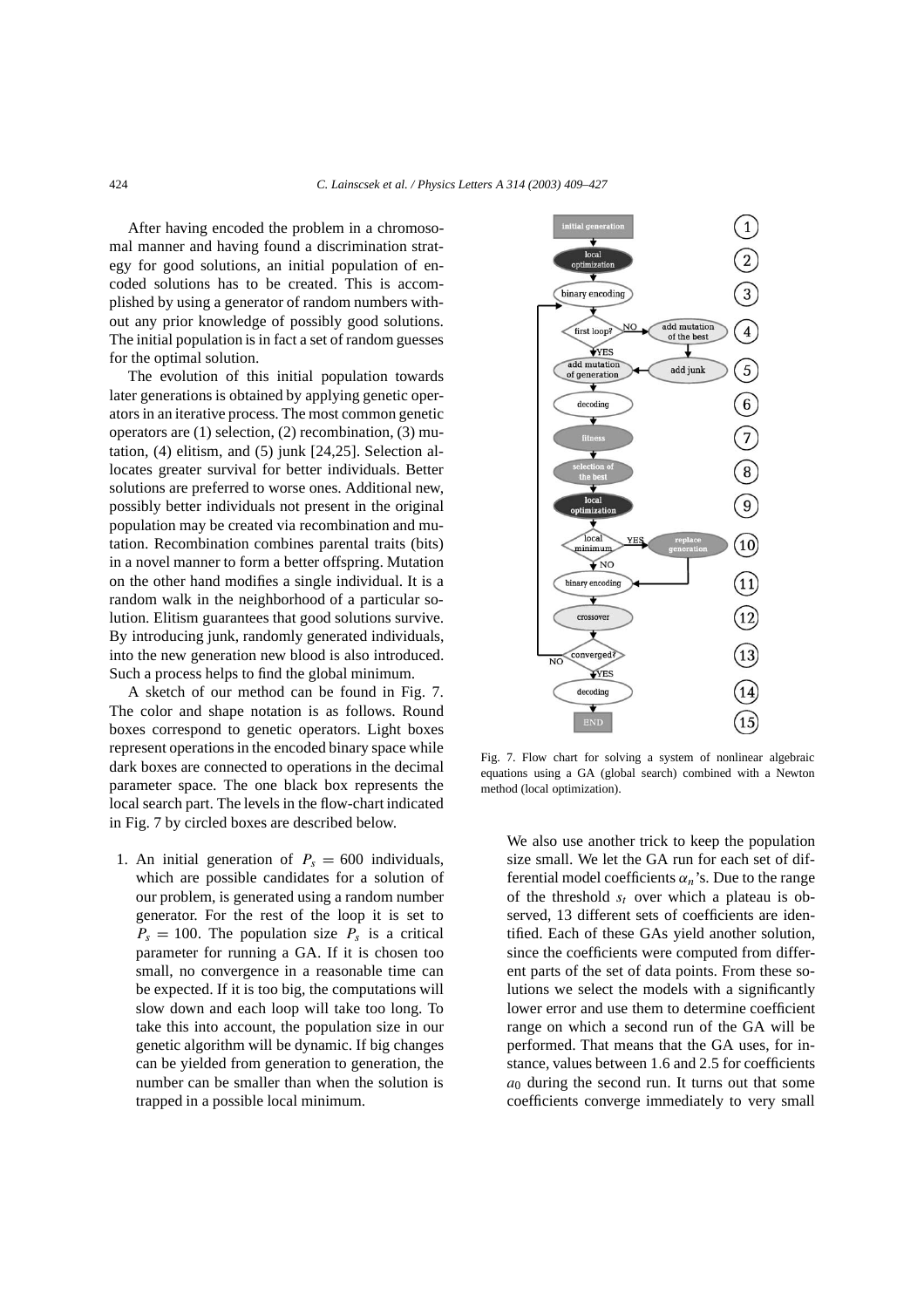fluctuations around the actual value, while others do not. This is an effect of the ill-defined problem to be solved.

- 2. After generating  $P_s = 600$  individuals, a local Newton method is applied on 20 randomly chosen individuals. This number is a trade-off between efficiency and computation time, since running it on all of them would require too much time. This yields an initial population, which is a grid of local minima and completely random choices of our solution.
- 3. The individuals have to be encoded in a binary manner. Since a set of real numbers is to be encoded into a sequence of binary strings, an upper and a lower limit for possible numbers in our search space have to be chosen as well as the desired accuracy for these numbers. In our case, we use as the upper limit  $L_u = 50$  and as the lower limit  $L_l = -50$  and an accuracy of  $A = 10^{-3}$ . The encoding is continuous. This means that all possible

$$
B = \operatorname{Ceil}\left(\log_2\left(\frac{L_u - L_l}{A} + 1\right) + 3\right)
$$

bits for one real number are used for encoding. In other words, two binary strings can represent the same real number. Such a procedure does not effect the search, since the number of bits will be large. The added factors 1 and 3 are used to even out numerical uncertainties and to reduce the ambiguity of the continuous encoding.

Each individual consists of 12 real numbers corresponding to our 12 unknowns. Each of these real numbers are encoded in the previously described manner, which yields 12 strings of *B* 0's and 1's. They are then connected to one line of our population matrix. The  $P_s$  such lines form a  $12 \cdot B \times P_s$ matrix, which corresponds to one population.

4. Starting from the second iteration mutated individuals of the winner of the former generation are added. This is done in two steps. In the first, one number is left constant and all others are mutated. In the second step only one number is mutated and all others are left constant. Mutations are done with a certain mutation probability. To avoid too low or to high mutation probabilities, it is randomly changed between 0*.*2 and 0*.*9 in each generation. Small mutation probabilities affect small changes, while big mutations can yield big changes of the individuals.

- 5. To add new blood to each generation, randomly generated individuals, the so-called junks, are added to each generation.
- 6. The whole generation is mutated with a small mutation probability and added to the existing population.
- 7. In order to do the evaluation of our population in the next step, we have to decode the binary string matrix back to the space of real numbers.
- 8. The fitness *f* is the mean least square error

$$
\rho = \sqrt{\sum_{i=1}^{i=12} (\tilde{\alpha}_i - \alpha_i)^2},\tag{A.1}
$$

where  $\tilde{\alpha}_i$  are the estimated coefficients of the differential model while  $\alpha_i$  are the coefficients obtained from the solution of equation (14) or (15) by the GA. Better individuals have a bigger chance to have more offspring while bad individuals die. To make a selection, better individuals get a higher selection number *Si*,

$$
S_i = 100 \left( \frac{100 - (f_i - \min(f))}{f_{\max} - f_{\min}} \right)^3
$$
 (A.2)

according to their fitness. Each individual is thus

$$
C_i = \frac{P_S S_i}{\sum_{j=1}^{P_s} S_j}
$$

times copied into the population ready for crossover.

- 9. The best individual could be a solution in the neighborhood of the global optimal solution. The GA would probably need a few generations to converge. To speed up this convergence, a Newton algorithm is applied to the winner of the former generation.
- 10. After watching runs of the GA for a couple of times a typical convergence time of about 5 iterations is used, if the population did not get trapped in a local minimum. The escape from such a local minimum can take a long time. To solve this convergence problem after 25 iterations, which corresponds to five times the typical convergence time, a completely new generation in the manner of levels 1 and 2 is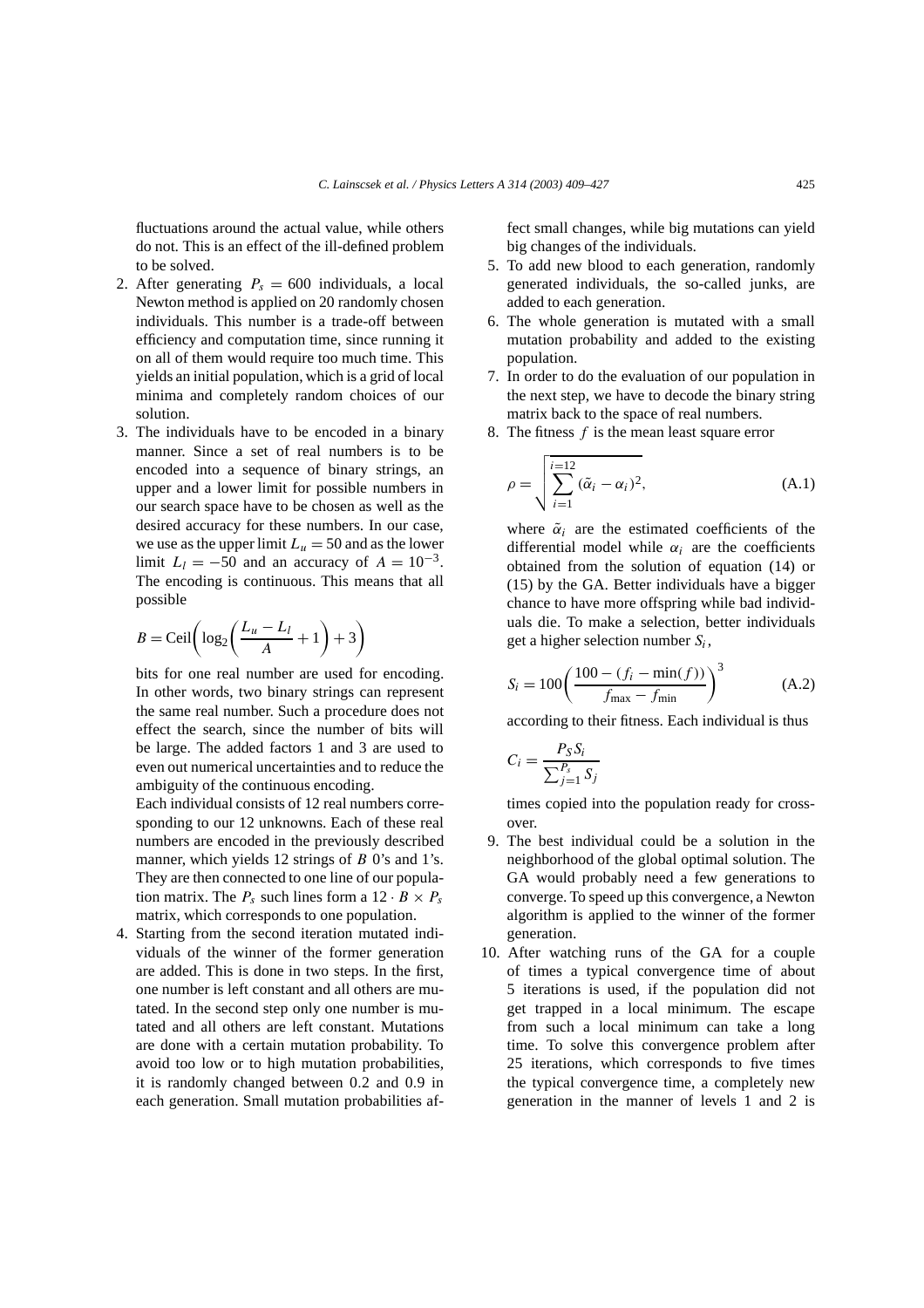generated. The former unsuccessful generation is stored, but not used for 5 iterations. After that the new and the old generations are merged and used for further computations.

- 11. The population is again binary encoded.
- 12. Parts of the strings are exchanged between pairs of individuals to create new offspring. Better individuals will have more children.
- 13. Has the error changes for the last 10 generations?
- 14. To get the solution, the winner of the generation has to be decoded.
- 15. Stop the computations.

# **Appendix B. Modeling from the** *x***-variable of the Rössler system**

This appendix illustrates how the Ansatz Library can be used when the differential model is induced by a variable that has no corresponding ansatz in the library.

When the Rössler system is investigated from the  $u_1$ -variable, there is no counterpart in our library. In such a case, our approach could remain unsuccessful since no coefficients are stable (case where  $\Delta = 0$ in Fig. 8(a)). Nevertheless, we can apply a shift by  $-C + a$  to the *u*<sub>1</sub>-time series since it can be shown that an appropriate shift modifies the structure of the differential system induced by the  $u_1$ -variable in such a way that it then belongs to the library. It is reasonable to assume that when the structure selection does not provide any obvious result, one can try simple transformations of the time series as e.g. applying a shift such as  $s = u_1 + \Delta$ . This was done for  $\Delta \in [-10; 10]$  (Fig. 8(a)). A very clear singularity occurs for  $\Delta = -4.398$  which corresponds exactly to the coordinate transformation to apply for modifying the structure of the differential model induced by the *u*1-variable of the Rössler system in such a way that it belongs to the library. The structure selection then works as for the  $u_3$ -variable (Fig. 8(b)) and the coefficients with the indices

{1*,* 6*,* 7*,* 21*,* 25*,* 26*,* 36*,* 52*,* 56*,* 67}

are selected. They corresponds to monomials

$$
\left\{1, X, X^2, Y, \frac{Y}{X}, XY, \frac{Y^2}{X}, Z, XZ, \frac{YZ}{X}\right\}.
$$
 (B.1)



Fig. 8. Significance of the coefficients  $\alpha_n$  computed from the time series  $s = u_1 + \Delta$  for different values of  $\Delta$  (a) and for  $\Delta = -4.398$  (b).

All these monomials are involved in the differential models  $D_l$  with  $l = \{1, 10, 11, 14, 15, 16, 19, 20\}.$ Once the structure is selected, the coefficients may be estimated easily (note that one threshold is necessary here since the time series is not spiky). The Rössler system with the rigid displacement  $(x \mapsto x - C +$  $a, y \mapsto y, z \mapsto z$ ) is

$$
\begin{aligned}\n\dot{x} &= -y - z, \\
\dot{y} &= a - C + x + ay, \\
\dot{z} &= b + az + xz.\n\end{aligned}
$$
(B.2)

The differential model induced by the *x*-variable then reads as: